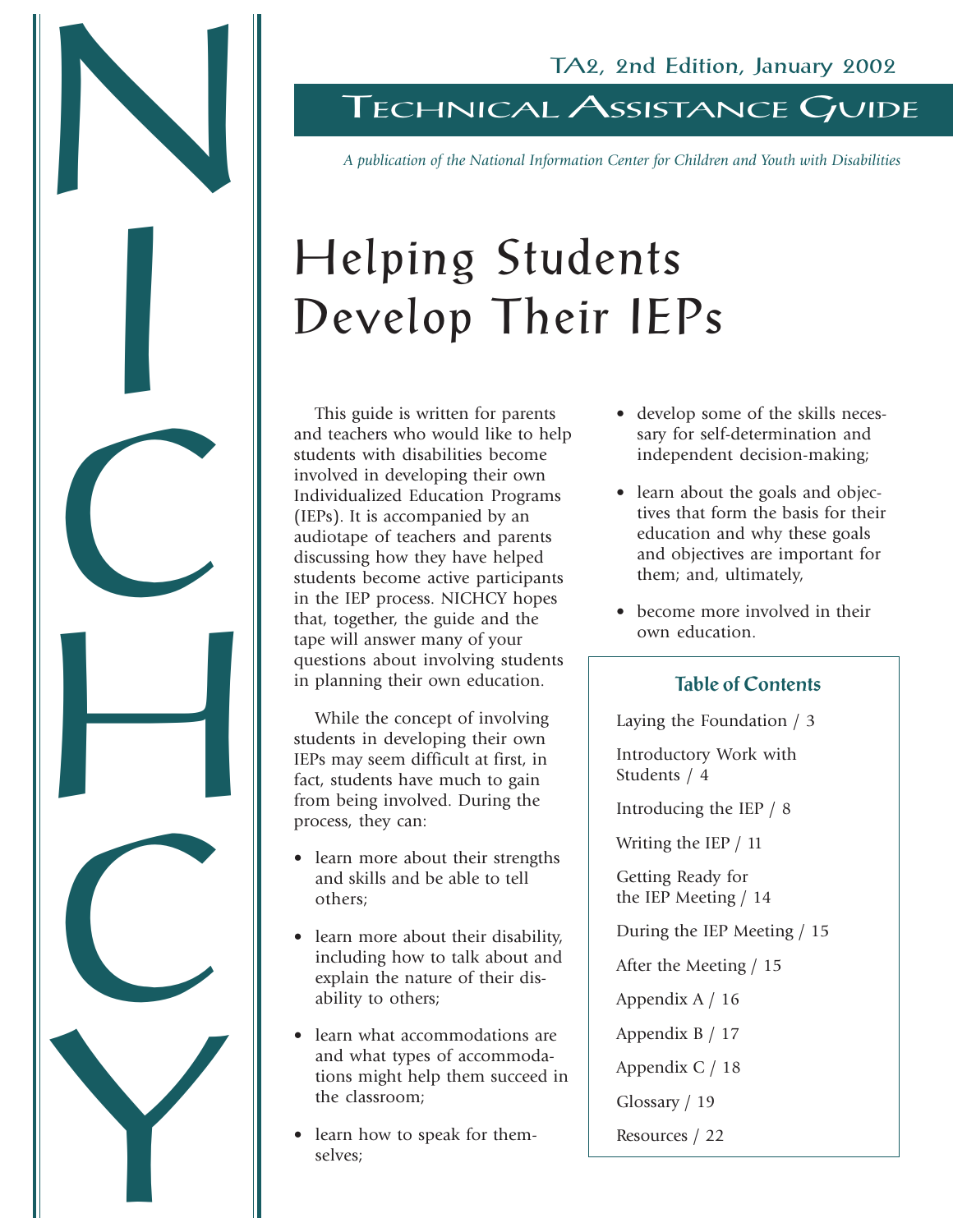This guide is organized into lesson plans to help teachers use the student materials in their classrooms. However, parents can easily adapt the lesson plans to use at home with their child with a disability. These lesson plans are based upon the experiences of Marcy McGahee, a special education resource teacher who has worked with her students with disabilities for many years to involve them in the IEP process.

The plans are written in general terms, to facilitate their adaptation to other classrooms and other instructors, including parents. No indication is given as to how much time to devote to any one part of the lessons—**each reader must adapt the lessons to suit his or her own needs, schedule, and students.** The lesson plans are written with the assumption that readers have a copy of the Student's Guide audiotape and booklet to use with their students.

Some tips from the "experience files" of Marcy McGahee:

- Start working with students in the beginning of the year, when everyone wants to do their best.
- Tailor working with the IEP to the needs and abilities of each student. Not every student will be able to write his or her own entire IEP, but all should—and can—participate in some fashion. With some students, you may want to concentrate on only some of the IEP sections or on inviting and facilitating their participation in the process (e.g., describing strengths and interests, describing the disability, listing the accommodations that are needed, talking about future plans).



This technical assistance guide and its tape are designed to be used in conjunction with NICHCY's *A Student's Guide to the IEP*, a package that also consists of a student booklet and an audiotape. The

*Student's Guide* package is designed expressly to inform students about the IEP process and motivate them to become involved. The *Student's Guide* is available by contacting NICHCY or by visiting our Web site: www.nichcy.org.

## When to Involve Students

According to the law, the Individuals with Disabilities Education Act, students of any age must be invited to participate in their own IEP meeting if a purpose of the meeting will be the consideration of transition services. By law, transition planning for students must begin at age 14 (or younger, if the IEP team determines it is appropriate). (See page 7 for a more detailed description of what transition planning involves.)

If the student does not attend the IEP meeting, the school must take other steps to ensure that the student's preferences and interests are considered. Students have a lot to say about themselves, their strengths, their needs, their interests and preferences, and what they would like to do in the future. Just ask them!

This booklet is about giving students the tools to answer effectively.

- Realize that this undertaking requires a commitment of time. Your students will certainly benefit, and they are sure to surprise their teachers, parents, and even themselves. However, be aware — talking to students about IEPs and helping them prepare for the IEP meeting *will take time*.
- Start slowly, devoting time each week to talking with students about themselves and their IEPs. Talk weekly with students about their strengths, needs, learning differences, academic goals, and plans for the future. Work with them via worksheets, class discussion, individualized work, and role-playing. By slowly building a foundation and progressively building upon it, this work will not seem too overwhelming or indepth for students.
- Always tailor discussions and work to the needs and capabilities of your students. But don't underestimate them! As you well know, they can surprise you with their ideas, their understanding, and their desire and ability to participate and speak up for themselves.
- Celebrate each student's strengths and growth!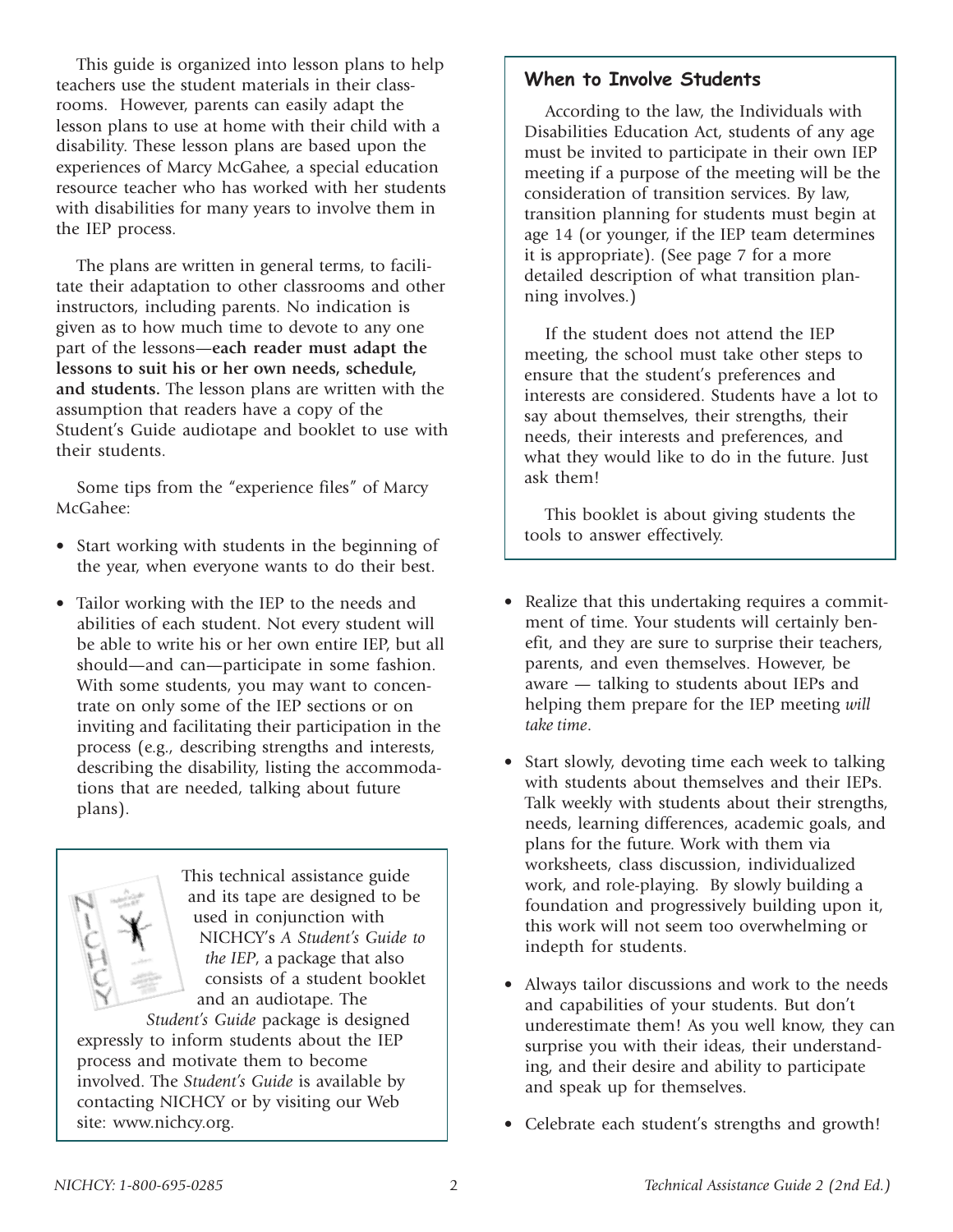# Laying the Foundation

Make sure that you have a copy of the *Student's Guide* audiotape for your students to listen to (for your convenience, the *Student's Guide* tape is on the reverse side of the tape for teachers and parents), as well as a copy of the *Student's Guide* booklet for each student. (Feel free to copy the booklet and tape; they both are copyright free.) 1

Photocopy each student's current IEP. 2



Read through each IEP and identify sensitive issues or areas where student questions are likely to arise. Pay special attention to "present levels of performance," diagnosis, medications taken, accommodations required, or any information that students may not be aware of or that may be sensitive. Many students are not aware of the goals that have been established for them. Be prepared to address these and any sensitive issue in a positive, discreet manner. 3  $\mathbf{r}$ 

4 Inform parents that students will be involved in the IEP process. You can convey this information by listing it on the syllabus you hand out on back-to-school night, by sending a letter home, or by phone. Invite parents to ask any questions they have about their child's involvement in the IEP process. Suggest to your students that they also discuss the IEP process at home. Many parents may already have a copy of their child's current IEP. If not, sending a copy home to the student's parents may be useful.

Prepare any worksheets, handouts, or other materials you intend to use during your presentations about the IEP. Inform yourself (and the student's family) about the laws supporting the rights of individuals with disabilities. (See Appendix A for information about several important federal laws. Also see the Resources section of this guide.) 5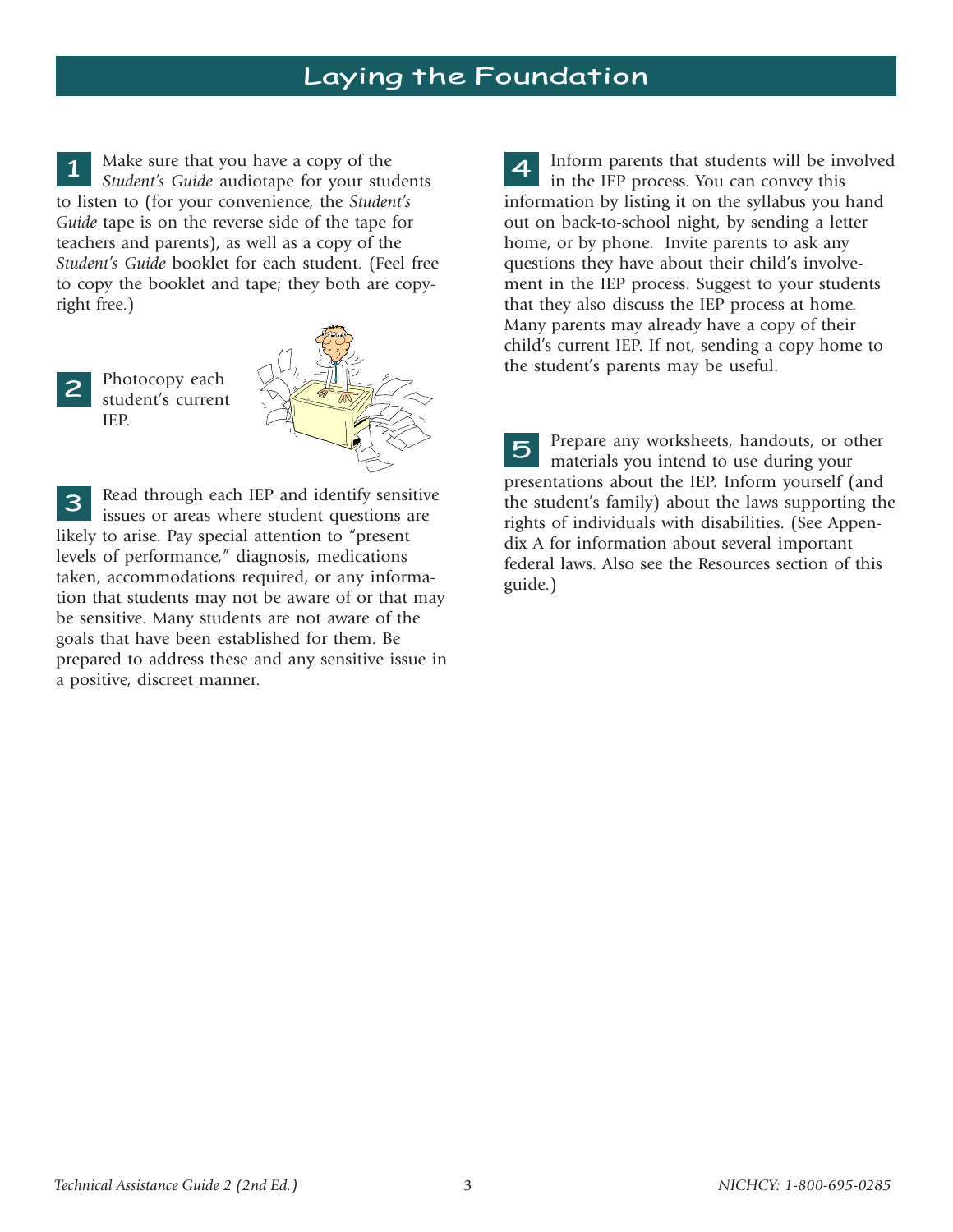# Introductory Work with Students

The lessons below carry with them no indication of how much time they will take, individually or collectively. Each numbered item tends to be a separate activity, to allow teachers and parents to break up the discussions across days and weeks.

It's important to be consistent—and persistent. Begin the lessons early in the year. Once you begin, try to devote some time every day, every few days, or every week to these types of discussions and activities. Overall, the process *will take time*—but it is tremendously worthwhile to take that time, moving slowly, taking one piece of the puzzle at a time, giving students plenty of opportunities to discuss, reflect, practice, review, and practice some more.

All items should be considered as suggestions. **Each reader must adapt the lessons to suit his or her own needs and schedule and the capabilities and needs of students in the class.**

#### Open the discussion. 1

Introduce the topic of *learning* to students. Spend some time talking with students about learning — how they learn, what's easy for them to learn, what helps them learn, what's hard for them to learn, what they (or others) can do to help them learn what's difficult. Write their comments and observations down (without identifying specific students' learning techniques or difficulties) on a poster, overhead, or chalkboard. Look for similarities in learning approaches. Point out differences.

#### Find out what your students already know. 2

Administer a questionnaire similar to the one on page 5, which is designed to (a) give you an idea of what students already know; and (b) lay the foundation for a discussion about disability and have students focus for a moment upon *their* disability. (Possible answers to this questionnaire are presented in Appendix B.)

*Make sure students realize this isn't a test,* just a way of gathering information and starting a discussion.

Possible adaptations:

- Some students may be able to work on the questions independently. Others may need to go over the questions as an individualized activity or merely listen to the class discussion that follows.
- If your students have serious difficulties with reading or writing, you may wish to simply ask students these questions and write their answers and comments down on the board or an overhead. Be prepared, however, for some silence and blank looks. Unless students have previously been involved in developing their IEPs, in all likelihood they will have difficulty answering these questions or not be able to answer them at all. If this happens, reiterate that this is not a test but a way of starting your class discussions about the "basics" about the IEP.

#### Give students a positive look at what's ahead. 3

After the questionnaire, it may be a good idea to tell students why the class has been talking about learning and why you asked them questions about something called an IEP. Some suggestions:

- Be brief and positive. The idea is to give students an overall context and unifying thread for the discussions and work you'll be doing in the months ahead.
- Tell students that, throughout the year, the class will be working on special lessons that will help them take part in planning their education.

*(continued on page 6)*  $\rightarrow$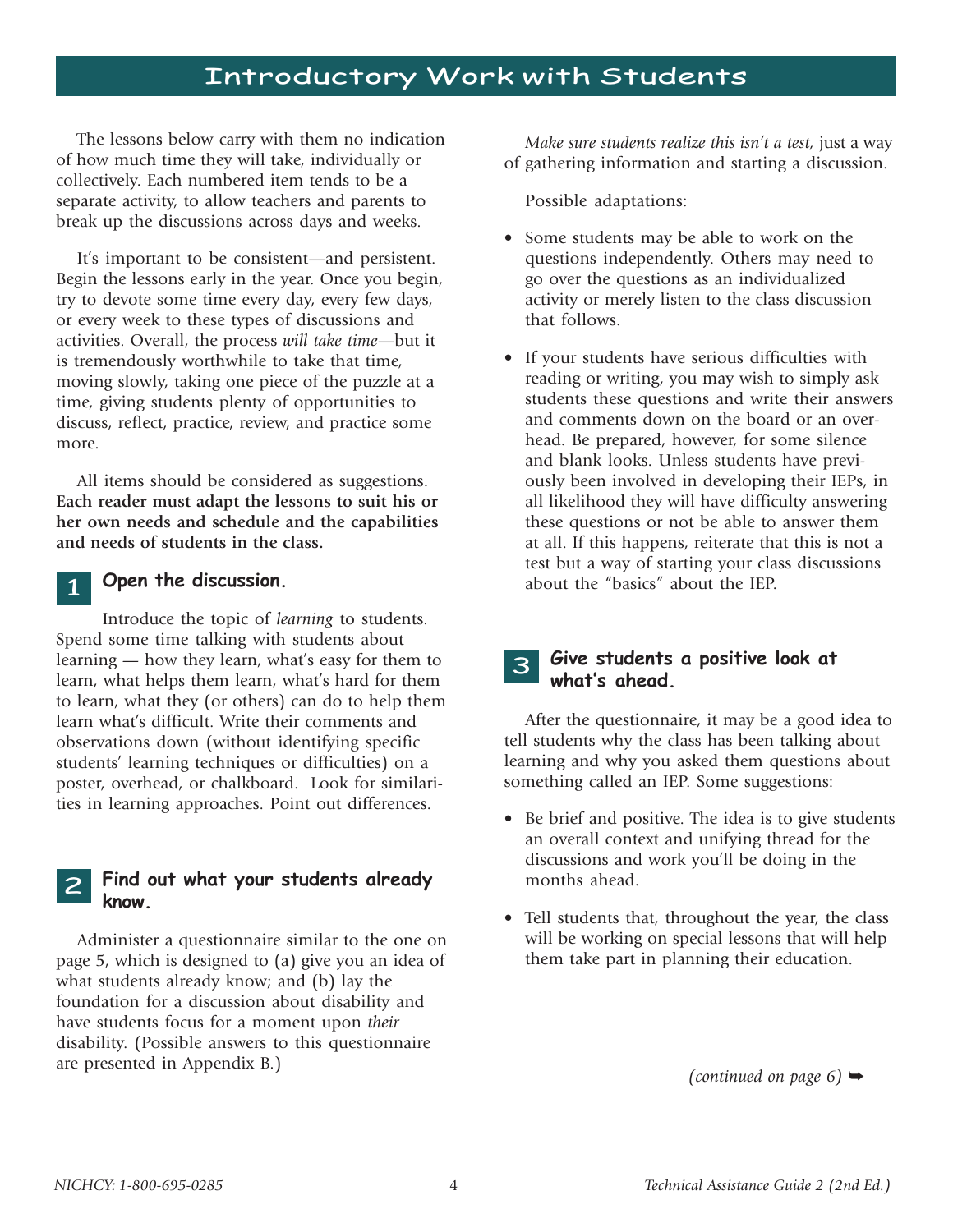| <b>Disabilities</b><br>Date: __________________<br>Directions: Answer the following questions to the best of your knowledge.<br>1. How do you learn best? What type of lesson really helps you learn? (For example, you<br>like to read new information or hear it first, or you prefer to work in small groups or<br>alone)<br>2. What is a disability?<br>3. Do you have a disability?<br>4. There is a law that allows you to receive special services from the school. What's the<br>name of the law?<br>5. What is accommodation? |
|----------------------------------------------------------------------------------------------------------------------------------------------------------------------------------------------------------------------------------------------------------------------------------------------------------------------------------------------------------------------------------------------------------------------------------------------------------------------------------------------------------------------------------------|
|                                                                                                                                                                                                                                                                                                                                                                                                                                                                                                                                        |
|                                                                                                                                                                                                                                                                                                                                                                                                                                                                                                                                        |
|                                                                                                                                                                                                                                                                                                                                                                                                                                                                                                                                        |
|                                                                                                                                                                                                                                                                                                                                                                                                                                                                                                                                        |
|                                                                                                                                                                                                                                                                                                                                                                                                                                                                                                                                        |
|                                                                                                                                                                                                                                                                                                                                                                                                                                                                                                                                        |
|                                                                                                                                                                                                                                                                                                                                                                                                                                                                                                                                        |
|                                                                                                                                                                                                                                                                                                                                                                                                                                                                                                                                        |
| 6. Do you have any accommodations in your classes?                                                                                                                                                                                                                                                                                                                                                                                                                                                                                     |
| 7. What's an IEP?                                                                                                                                                                                                                                                                                                                                                                                                                                                                                                                      |
| 8. Do you have an IEP?                                                                                                                                                                                                                                                                                                                                                                                                                                                                                                                 |
|                                                                                                                                                                                                                                                                                                                                                                                                                                                                                                                                        |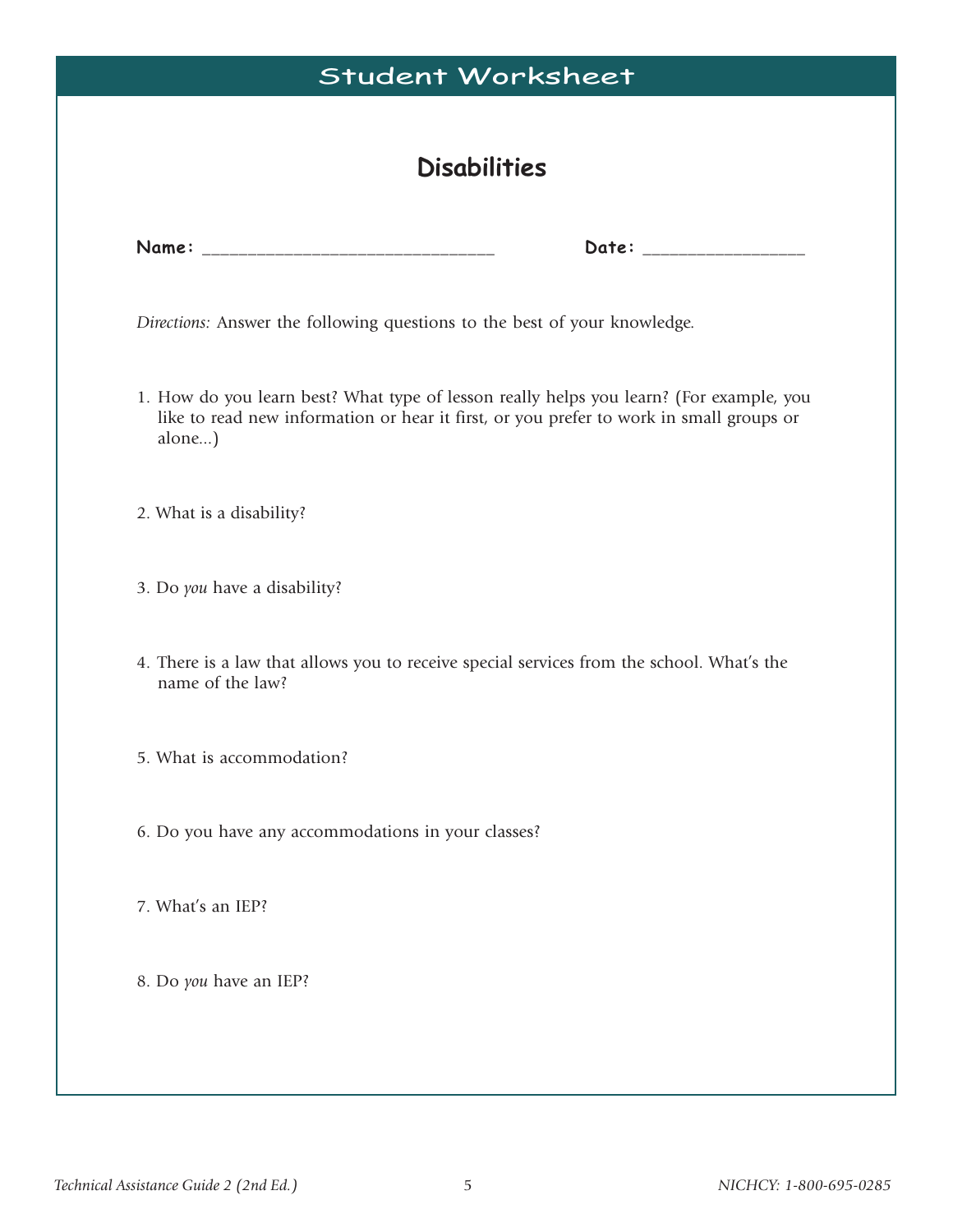- Tell them they have the right to be involved in planning that education, and that you (their teacher), their parents, and other school personnel want to know what they think — what they want to learn, what they feel they need to learn, what type of help really helps, what they want to do in the future.
- Tell them you're looking forward to hearing their ideas, because it's their education and their input is valuable and valued.

#### Talk about disabilities. 4

Refer the class back to the item about disability on the questionnaire. Discuss, as a class, what disabilities are, the range of disabilities in the class and in the world in general, and some of the differences between disabilities. Ask students what's hard for them because of their disability, and what types of special help they find useful. Be sure to contrast this with references to their strengths and what they find easy. For example, "So you have trouble writing, which makes taking notes hard, but you sure listen well and you remember what you hear."



#### Show a film or video about disabilities. 5

Consider showing a film/video about disabilities to your students. Preview the film/video first and make sure that the content is appropriate for and won't be insulting to your students. For example, don't select a film/video about young children with disabilities; identify one that is age-appropriate. (The ERIC Clearinghouse on Disabilities and Gifted Education has a database on available videos. You can contact the ERIC Clearinghouse at 1-800-328- 0272.)



#### Tell students briefly about the laws.

Present information to students about the "Laws" (see Appendix A for a summary of the laws you may wish to mention) and their rights under these laws.

If you require students to make presentations in your class, this presentation on



the laws is a good opportunity to model for them what you want in a presentation. For example, Ms. McGahee requires that student presentations have four components, and so her presentation on the laws incorporates the four components, which are:

- (a) a keyword poster, where the student who is presenting writes down the keywords (not sentences) associated with the presentation; this helps students remember the information they are presenting and helps their listeners to take notes;
- (b) a visual to support the presentation;
- (c) note-taking—listeners must take notes on the presentation, usually tied to the keyword poster; and
- (d) review after the presentation is finished.

(An example of these components, used in Ms. McGahee's presentation on the laws, is presented in Appendix C.)

#### Discuss accommodations. 7

Specifically discuss the concept of "accommodations" with the class. Refer students to the list of accommodations in their *Student Guide* booklets. Ask them what types of accommodations or special help are useful to them. You may be amazed at how simple — and astute — their answers are!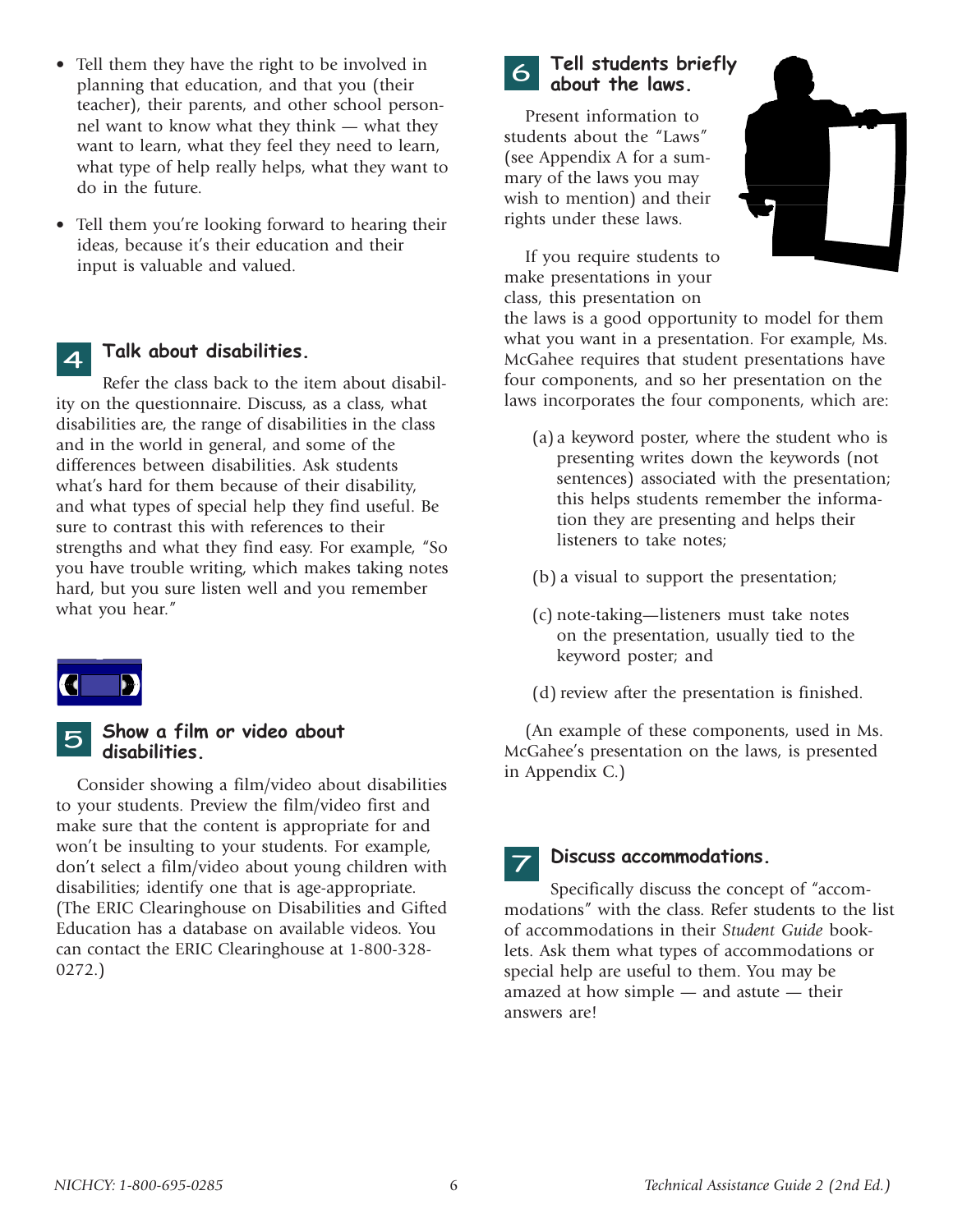#### Discuss transition.

8

If you are working with students who are 14 years old—or younger, if the IEP team decides it is appropriate—you will want to introduce the importance of transition planning. Within a few years students will be leaving secondary school, and it will be highly useful for them to consider what lies ahead for them.

Beginning at age 14 (or younger, if appropriate), transition planning focuses on looking at a student's *transition service needs*. The IEP team, including the student, looks at what courses the student is taking and plans ahead for what coursework is needed to help the student prepare for his or her transition and other goals. This may include advanced-placement courses or a vocational education program.

At age 16—or younger, if the IEP team decides it is appropriate—transition planning includes looking at a student's *needed transition services*. The IEP team, including the student, discusses and plans for such areas as the student's: integrated employment (including supported employment), postsecondary education (including vocational training or continuing and adult education), independent living, eligibility for various adult services (such as vocational rehabilitation), or community participation.

Your initial discussion with students about transition can be brief, just an introduction to the concept, with more indepth discussion taking place later, or it can extend across weeks.

This is a ripe area for class discussion and student activity, as well as being vitally important to helping students make the transition from school to postschool settings, so be sure that the class (and each individual student of transition age) eventually looks at transition in some depth. (See Resources section of this guide for materials designed to help educators and parents help students with transition planning.)

Some questions you might consider to get the discussion rolling:

What types of things can we do after we get out of school? (study more, get some kind of training, work, participate in the community)

What would *you* like to do after you leave high school?

Do you know how to do that?

What do you need to learn to get ready for doing that?

What are your hobbies?

Do you want to study more after high school?

What types of jobs interest you?

And so on...

IEP

#### Assign each student a "disabilityrelated" question to be answered. 9

For review purposes, or for more indepth exploration of the ideas presented to date, give each student a question about a particular disability or a word to be defined and explained. Examples:

| Words to be Defined    | Questions to be Answered               |  |
|------------------------|----------------------------------------|--|
| learning disability    | What is an IEP?                        |  |
| auditory memory        | How often does an IEP need             |  |
| IEP                    | to be done?                            |  |
| disability             | What is (name of disability)?          |  |
| accommodation          | What is 94-142?                        |  |
| emotional disorder     | What is the IDEA?                      |  |
| general curriculum     | What is reasonable accom-<br>modation? |  |
| traumatic brain injury | What is an amendment?                  |  |
| mental retardation     | What is educational testing?           |  |
| hearing impairment     | What is evaluation?                    |  |
|                        | What is mediation?                     |  |
|                        | What is due process?                   |  |

Have each student look up the word assigned or find out the answer to the question assigned, then

report the information to the class. Provide books to assist students in their research, such as books from a professional teacher's



library or school library, their own books, or your own. Have students put the information they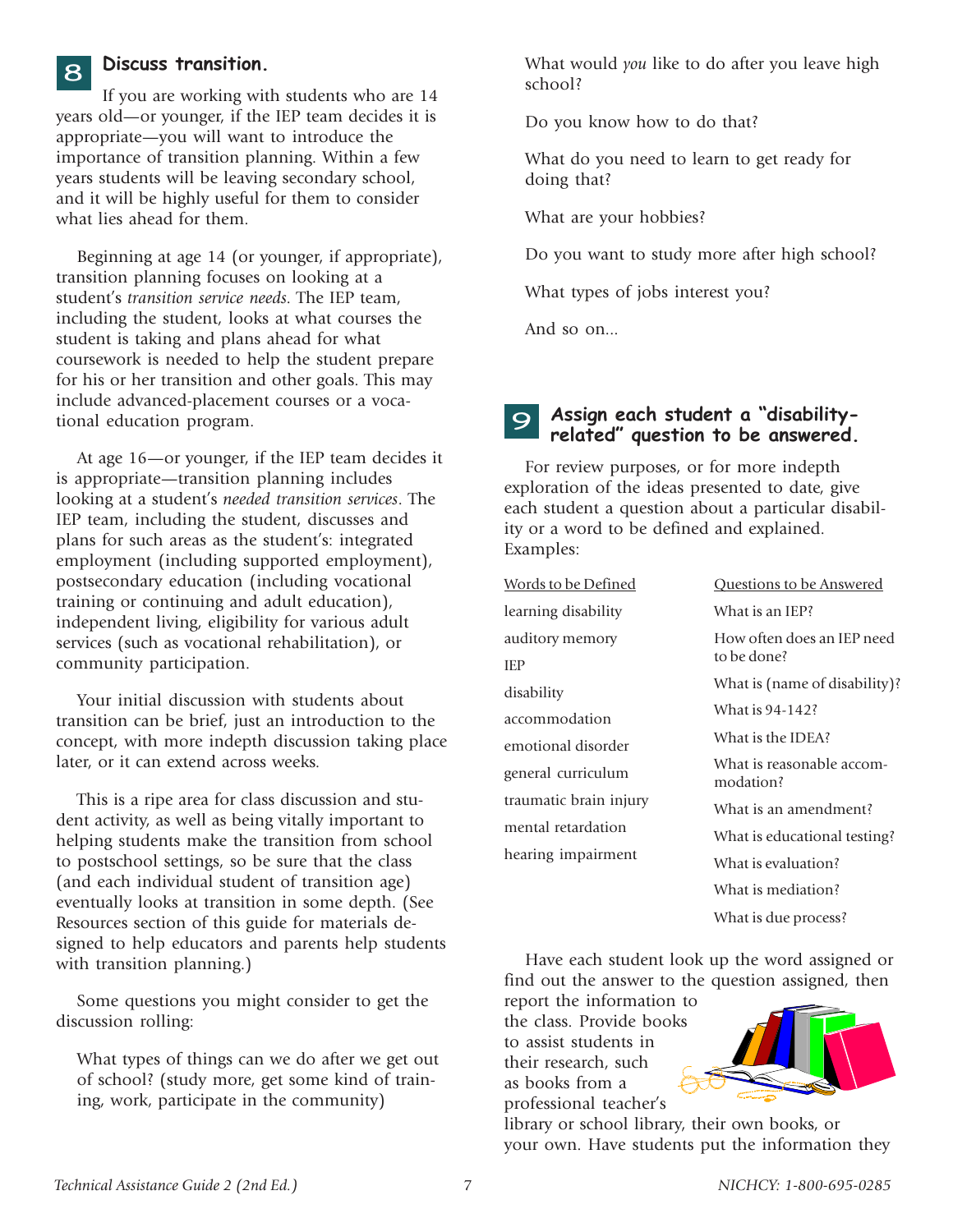have discovered on posterboards, and display these boards around the classroom.

Possible adaptations: Of course, some students may not be able to do this activity without modification. If need be, adapt the basic idea of the lesson to the strengths and needs of your students. For example:

- If your students are not able to understand the words suggested above, change the words to be more appropriate for your students. For example, some of the words on the cover sheet of your county or school district's IEP may be excellent words for your students to investigate: "participants," "disability," "evaluation."
- Students who do not read can gather information in other ways, such as conducting interviews, watching videos about disabilities, or collecting pictures about disabilities from newspapers and magazines.
- Use some commercially available disability awareness packages. These often explain the various types of disabilities in simple, clear ways.

We've provided a "glossary of terms" at the end of this document. Many short fact sheets on disabilities are available from NICHCY as well. Visit our Web site—www.nichcy.org—or have your students visit, and download what you need.

## Introducing the IEP

Again, the lessons and activities described below are merely suggestions. They will be time-consuming but will form the basis for student understanding of the IEP process and involvement in designing their own IEPs. Adapt the lessons as necessary for the needs and capabilities of your students.

#### Get yourself and your students ready to look at an IEP.

Prepare an overhead transparency or handout showing the type of IEP form your school or district uses. The IEP should be **blank**, waiting to be filled in. Also prepare an overhead or handout of a sample letter that the school might send home to parents to inform them (a) of the school's intention to evaluate the student, and/or (b) of an upcoming IEP meeting that has been scheduled. You will use these two items later on in this section. 1

Remind students that one of the class' longterm goals is to have them become more involved in their education—namely, helping to develop their own IEPs. Hand out the *Student's* 2

*Guide* tape and booklets.

Talk briefly with the class about the IEP process, from the letter sent home to parents to the IEP meeting. Indicate the seriousness of the process, that it is required by law. You can use pages 4-5 in the *Student's Guide* to organize this discussion or assign them as reading homework or seatwork. 3



Play the *Student's Guide* tape for the class and discuss the information presented there. To prompt students, you might ask them questions such as: 4

What's an IEP?

What are some benefits of students getting involved in their IEPs?

Do you want to get involved in saying what's in your IEP?

How do you think this would help you?

What would you want to say, if you were involved in your own IEP meeting?

What do you want your teachers to know about you? Your friends?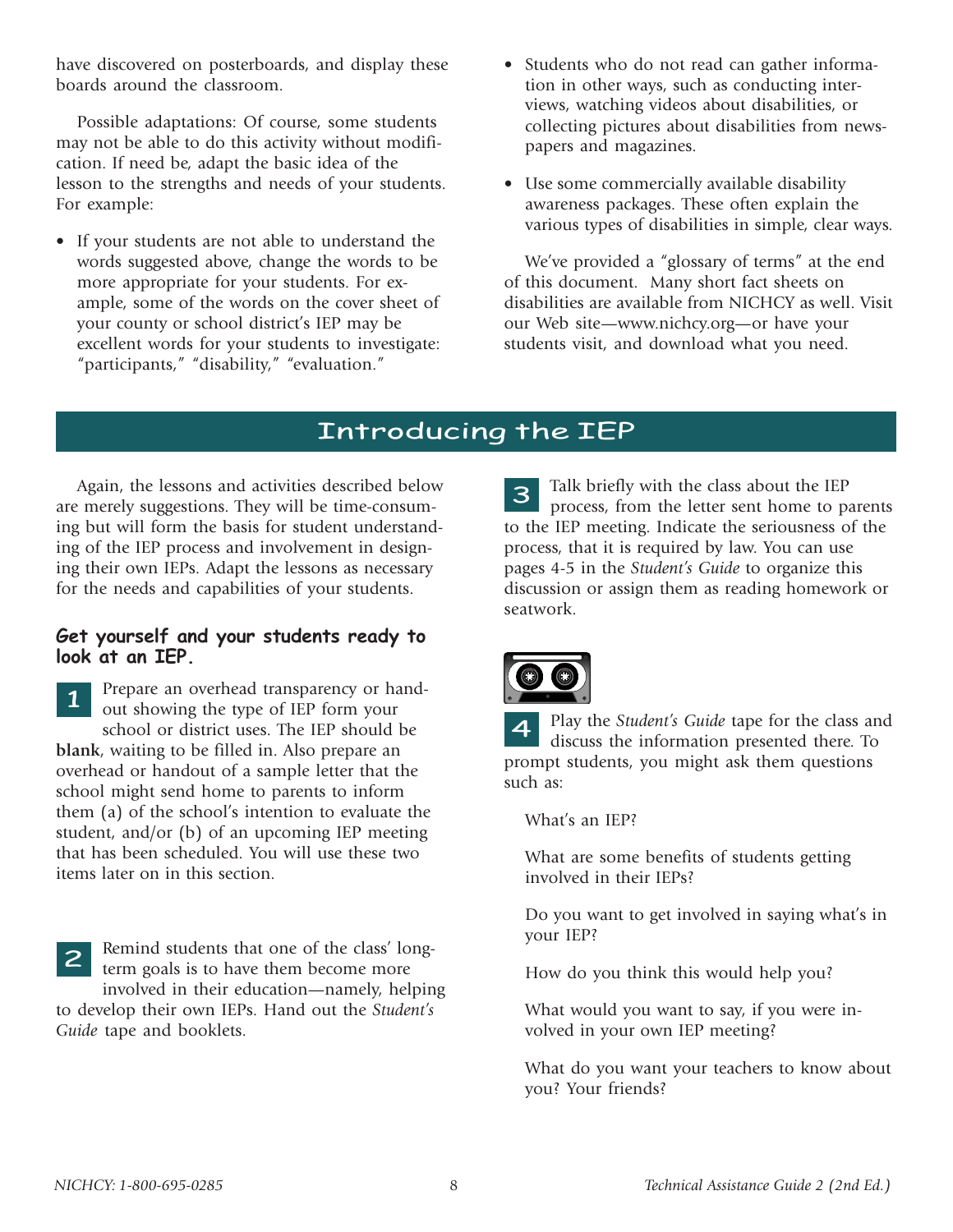Are there parts of your education or school work you'd change? Why?

Do you think you'd need to talk about this more, to be able to participate?

### Show an IEP.

Using your overhead or handout of a **blank** IEP, go over what an IEP is, what it looks like, what the various sections are. *This activity can be fairly brief, and should be for the purposes of giving students a brief introduction to an IEP form*. Refer students to page 6 in their *Student's Guide* booklet, or write this information on a poster to support your discussion. 5

Go over the IEP sections one by one, talking generally about what type of information is to be included in that section. The most important sections to concentrate on, particularly in the beginning, are the parts of the IEP that describe the nature of the student's disability, "present levels of performance," and "annual goals." Suggestions: 6

- As you talk, give students concrete examples of the type of information that might go in each section. You may also consider showing an IEP that is filled out for a particular student, although be careful that the IEP doesn't belong to any student in the class and that all identifying information, such as the student's name and address, are thoroughly blacked out. No information should appear that allows the student to be identified.
- Similarly, any examples you use should not correspond to any student in your class. If students volunteer personal information or examples, that's great, but sensitivity to students' feelings and their right to privacy is of paramount importance.
- Take a few minutes to talk about the *general curriculum*—that is, the curriculum that nondisabled students use. The IDEA emphasizes student involvement in, and progress in, the general curriculum. This is because students with disabilities need to learn the same curriculum as nondisabled children as much as possible—for example, reading, math, science, social studies,

physical education. In some cases, this curriculum may need to be adapted for students to learn, but it should not be omitted altogether. Participation in extracurricular activities and other nonacademic activities is also important. Each student's IEP needs to be developed with this in mind.

*(continued on page 10)*  $\rightarrow$ 

## The Importance of Privacy

When it comes time for students to look at their own IEPs, you have to consider carefully the privacy issue and the contents of each student's IEP. There may be information in the IEP that may embarrass or surprise the student, and certainly it is his or her right to have all information in the IEP remain private.

The experience of several teachers who have involved their students in the IEP process suggests that, the first time you have students look at their IEPs, students do not tend to share the information with others, and other students do not tend to "nose into" their classmates' IEPs. Each student tends to be absorbed in looking at his or her own document. As the class discusses the IEP—in general, not in regard to any specific student in the class—personal information may be gradually shared. Trust builds as all students become involved in the process. Yet, this activity must be handled in such a way that no student's privacy is invaded by others.

Suggestions for maintaining privacy and respecting each other's feelings:

- Many teachers begin this lesson with a simple statement regarding privacy and the importance of "minding your own business," or they wait until someone violates another's privacy and quietly suggest that "we all look at our own papers."
- When you first hand your students copies of their own IEPs, keep the lesson short and general. The purpose of the lesson is to give students an opportunity to see that they do, indeed, have an IEP, and to look at what it says *generally*. They'll have more opportunities in the future to delve into its specific contents.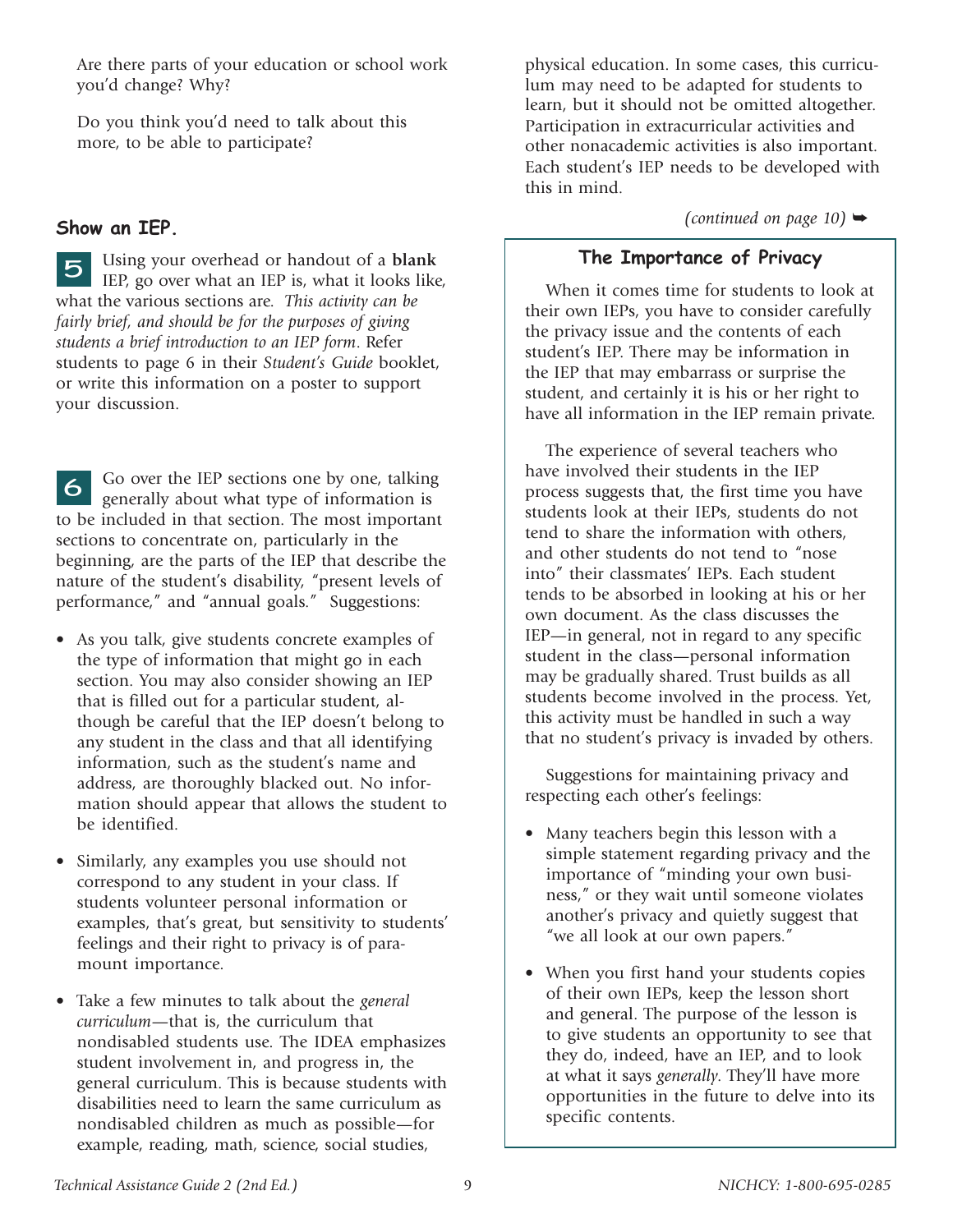There are several sections of the IEP where the emphasis on student involvement in the general curriculum can be readily seen (e.g., present levels of educational performance, goals and objectives/benchmarks, special education and related services). Talk about the kinds of subjects that students learn in school. In the IEP sample that you are using to talk about the various sections of the IEP, highlight words and phrases that relate to the student's involvement in the general curriculum and how school staff intend to help the student take part in regular classes and activities in the school.

#### Have students look at their own IEPs.

Give each student a copy of his or her own IEP. 7

Put your copy of the **blank** IEP from the previous lesson up on the overhead. Using the blank copy as a guide, go over the various sections briefly. 8

*Important!* The most crucial aspect of this initial introduction to the IEP is *not* to have students understand all of the details of their own IEP. Rather, the purpose of this introduction is to have students understand the overall: to see what the various sections of the IEP are, to understand that *they* have an IEP, to realize that, up to this point, they have not been involved in developing that IEP, but that they *can* be involved; and to realize how important their help is in developing their IEP. Don't get bogged down in the details at this point. All students will eventually sit with you, one-onone, and go through their IEP in detail. This level of effort is not necessary in this initial introduction.

Suggestions:

- Have students find their name, their grade, and other identifying information. Is it really their own IEP?
- Have students identify the date of the last IEP and project the date by which the next one must be developed. They can write this date on page 6 of their student booklet. Even if the next meeting is a year away, students can still work on the IEP and, if necessary, call for another IEP meeting to discuss changes.
- Point out the disability section of the blank IEP (if there is one). Have students individually find this section in their IEP. Have them silently read what it says, or you might move around the classroom and point this out to them. Do not dwell on this section; just have them identify that it exists and contains specific information about them.
- Use the same brief process to have students locate other sections of their IEP, such as "present levels of performance," "accommodations," and "annual goals." Keep the discussion with the class brief, focused on the information generally, not its specifics. For example, are their goals divided into subject areas, such as reading, writing, mobility, and so on? Is there any mention of the student's involvement in the general curriculum? Are any accommodations listed to help the student participate in and progress in that curriculum?
- Have students find (or you might move around the classroom and point out) the place where people have signed the IEP. Who has signed the IEP — their parents, an administrator, their teacher? Is their own signature there? Why or why not? Would they like to have their signature on their own IEP? If so, then they need to participate in the process.
- *Note:* If any of your students cannot read or have difficulty reading, there are a number of ways you can accommodate their needs. They can tape record your explanation and listen to it later, as many times as they like, or you might prepare a tape in advance and make it available to them. You can also go over the IEP with them, one-on-one, at a later time.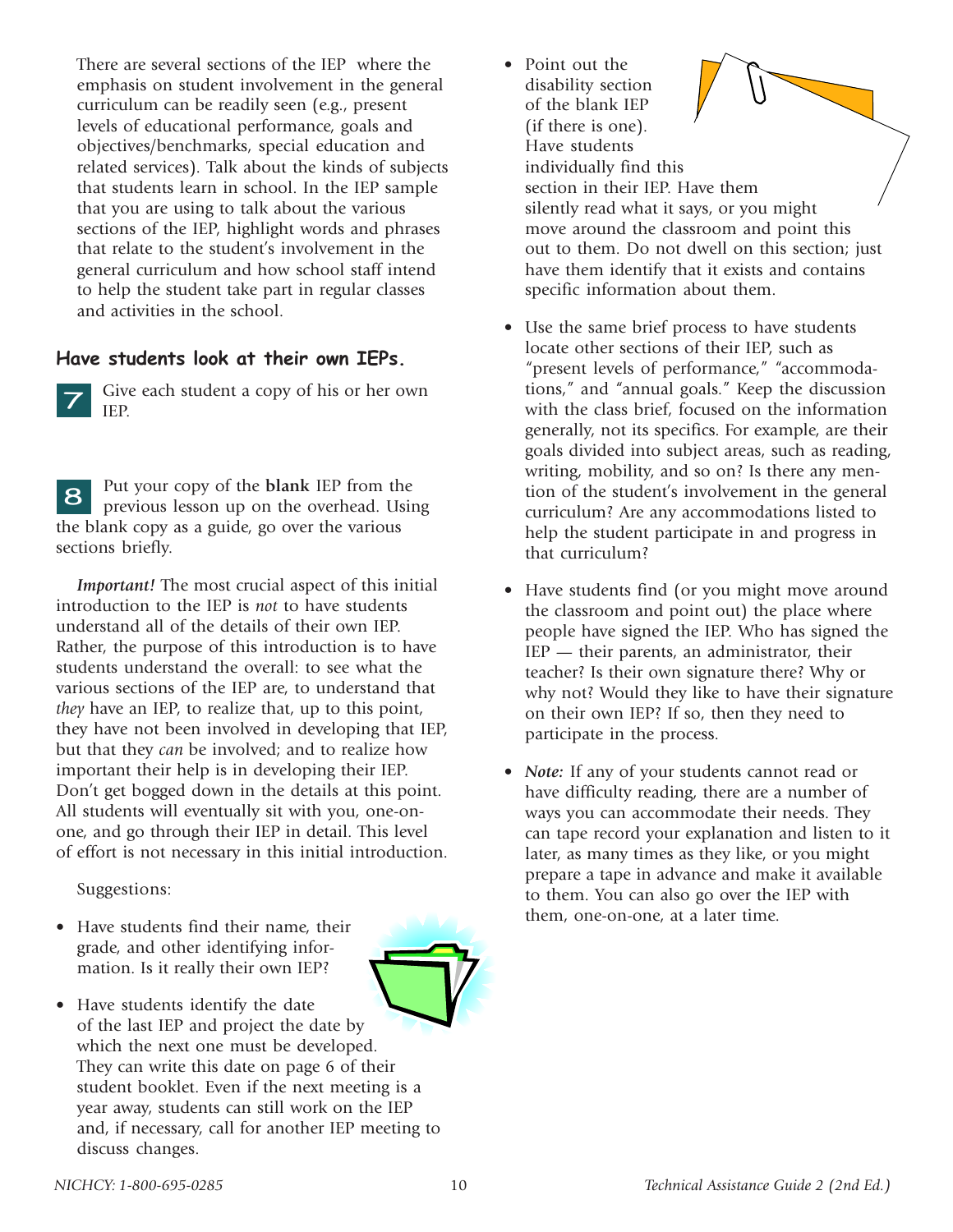**Example 10** Let students ask questions about the content of their IEP. Some suggestions and observa-<br> **10** After you have examined the IEP form and of their IEP. Some suggestions and observaof their IEP. Some suggestions and observations:

- For particularly sensitive questions, you may wish to answer generally, saying, "If you want to know more, we can talk later." Be aware that, in the beginning, students may wish to keep personal information private.
- Students may have a lot of questions about the goals and objectives listed in their IEPs, such as "Where do these come from?" and "Why wasn't I asked?" As appropriate, and respecting student privacy, some discussion of student goals and objectives may arise. For example, you can have students cross out goals they feel they have achieved or reflect *generally* upon the goals and objectives that have been established for them. Do they recognize that the work they've been doing in school is tied directly to the goals and objectives listed in their IEP?
- Always encourage students to discuss their IEP with their family.

process with students, and they have had the opportunity to reflect generally upon the goals, objectives, and other information listed in the IEP, put the IEPs aside, either collecting them or sending them home for students to discuss with their parents. Briefly discuss how students feel about their IEP, the process by which it is developed, and the prospect of their being involved in saying what goes into the document.

You may wish to play the Student Tape for them again, for its motivational impact. Review the experiences of the students on the tape and solicit your students' impressions and ideas. 11



# Writing the IEP

Generally speaking, having a student work on writing his or her IEP for the coming year requires a combination of:

- class discussions
- seatwork
- one-on-one meetings with you and perhaps other teachers, and
- homework done either individually or involving parents (given parental willingness and time to be involved).

Work throughout the year on the various sections of the IEP, taking each one individually and slowly, following a process such as:

• Re-introduce the section to the class (e.g., "Today we're going to take a look at that scary sounding part of the IEP called present levels of performance") and review as a class what has been said previously about the section.

- Have students discuss as a class what *generally* might go in that section. Write their ideas on the board or overhead. Add your own ideas and examples, as appropriate.
- Have students read individually what this section of their own IEP says. This activity, very personal to students, may take place as seatwork, homework, and one-on-one meetings with you and/or the parents. Allow or encourage sharing only to the extent of student comfort. As students build trust and a sense of community about being involved in developing their IEPs, more sharing is likely to take place spontaneously and can be very beneficial and motivating.
- Always offset discussions about what students can't do with discussion of what they can do. For example, when discussing the disability and present levels of performance sections, also discuss student strengths and abilities. When discussing goals and objectives/benchmarks,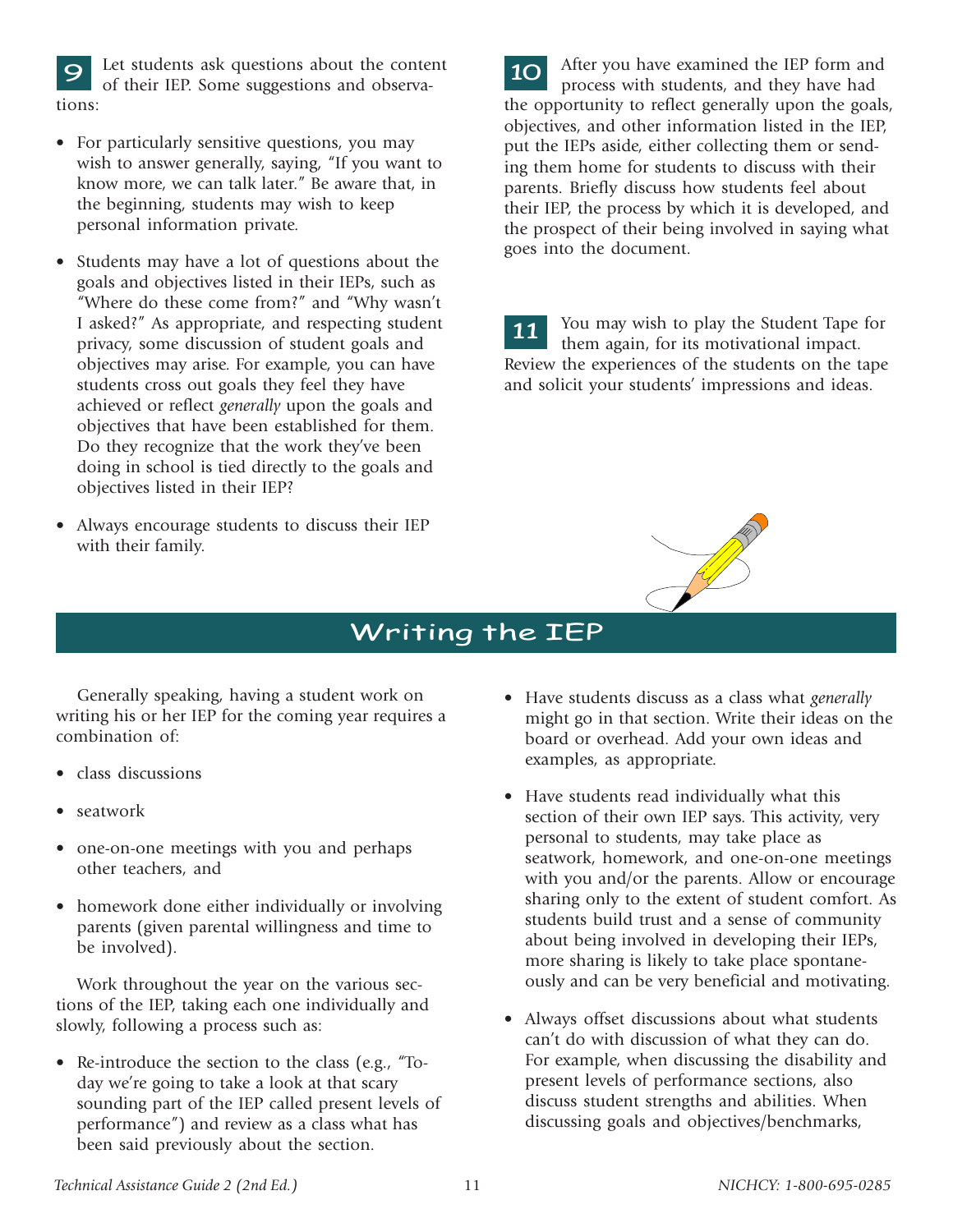identify what goals and objectives/benchmarks students have already achieved, as well as the ones that still need to be addressed.

As time for a student's IEP meeting draws near, you may need to intensify individual efforts with that student, meeting one-on-one with him or her to work through the various sections and prepare a draft IEP to discuss at the meeting. These individual meetings, and the work the student produces as a result, will be significantly enhanced if they have been preceded by class review and discussion of the IEP throughout the year. In fact, some of the work may already have been done! You may find that these individual meetings are a terrific way of reviewing and re-emphasizing the IEP contents, student strengths and needs, and his or her preferences.

Here are some suggestions for organizing this individual work.

Make an appointment with the student whose IEP is in need of review. You can arrange to meet with the student during class, during lunch, or after school. 1

If the student can work independently, have him or her complete activities 1-4 under "Writing Your Own IEP" in the *Student's Guide* booklet. If the student needs support in these steps, then sit with him or her and go over the IEP. 2

Have the student work on a "strength" and "weakness" (need) sheet for each class (Activity 5 in the *Student's Guide* section "Writing the IEP"). Encourage the student to cover this area as completely as possible, so that the other IEP participants do not catch them offguard during the IEP meeting. When students are the first to mention an area of weakness—for example, a student might say that he or she is disruptive in a particular class—their credibility in the IEP meeting is increased. Also help the student to produce a balanced list of strengths and needs; don't just have an enormous list of needs, with only a few strengths or abilities to offset it! 3

**4** Focus next on helping the student to describe his or her disability. Is there a term scribe his or her disability. Is there a term for the disability (i.e., learning disability, mental retardation, visual impairment)? In practical terms, what does this disability mean? (For example, the disability means it's hard for the student to learn new material, or see very well, or get from place to place, or participate in certain kinds of activities...) Be sure to incorporate mention of the student's strengths into this discussion of disability.

Move on to annual goals and objectives/ benchmarks. Did the student achieve the goals that are listed? Have the student list those goals that were achieved and those that were not. What changes need to be made in the IEP, to account for student growth and continuing or new needs? To help the student avoid listing too many goals and objectives/benchmarks that make up the goals, ask which five (or ten) goals and smaller objectives/benchmarks he or she feels are most important to work on? Are these realistic? Achievable? 5

The student may find it extremely helpful and productive to make an appointment with each of his or her teachers, in order to identify and discuss goals and objectives appropriate for each class, as well as student strengths, needs, and reasonable accommodations in each class (Activities 6 and 7). Talking with therapists or other school personnel may also be helpful. 6

Many students will be able to contribute information regarding their "present levels of performance." Most should be able to describe their disability and what accommodations are needed in school. They may want to talk about their work in the general curriculum and areas of strength and need in studying the same things that nondisabled students study. Help each student to put these descriptions into acceptable language, but be aware that, in the IEP meeting, the student will often use his or her own words. 7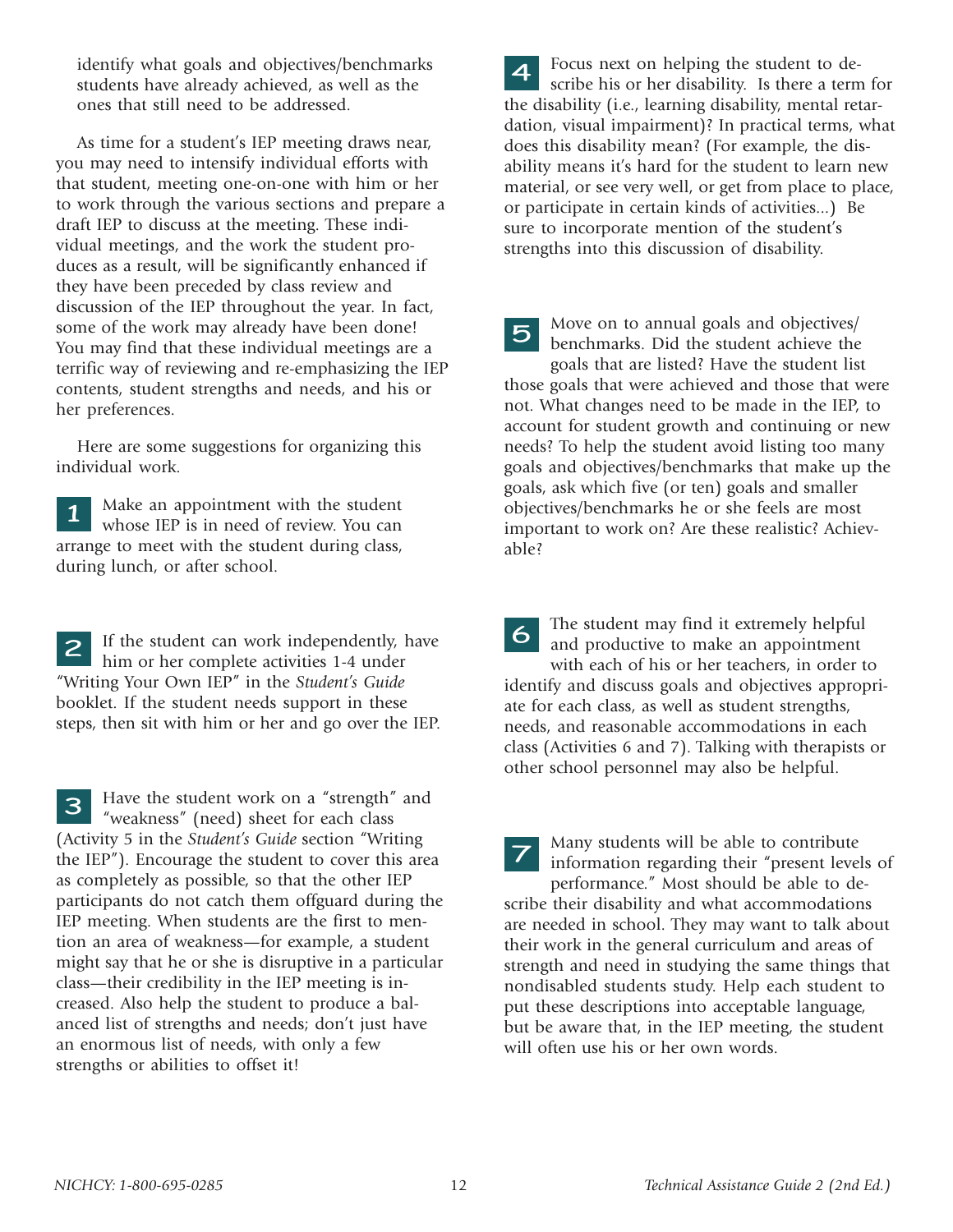As appropriate, address accommodations with the student (see Activity 9 in the *Student's Guide*) and transition planning (see Activity 10). Transition planning is an area that is ripe for both class discussion and individual reflection. What plans does the student have for the future? What would he or she like to do or be? What types of training or experience does he or she need in order to prepare? How can the school help? 8

Work with the student to prepare a draft of the new IEP, incorporating the changes, the student's work in the general curriculum, the areas of need, and the accommodations suggested. Be sure to pay attention to the "evaluation" section of the IEP, too. This section is where the IEP team identi-9



fies how they will determine if the student has reached a goal or objective. Officially, this is called "evaluation criteria" and should include:

- precisely what the student has to be able to do (e.g., identify 10 out of 12 words correctly; make the correct change 9 out of 10 times; complete all homework assignments); and
- how this information will be gathered (e.g., teacher-made tests, observations, student portfolio).

10 Have the student take the draft IEP home to share with his or her parents and to gather their input. Parents may have prepared their own draft, so that the family, together, can discuss and develop a draft IEP that reflects both parental and student thinking. In any event, a final draft IEP needs to be prepared to take to the IEP meeting (Activity 11).

Have the student send invitations to all the individuals who will be involved in the IEP meeting. An invitation might look something like this: 11

#### An Invitation

Please come to my IEP meeting and share your ideas.

Date: Wednesday, October 23rd Time: 2:30 p.m. Place: Meeting Room 4

Signed,

(Student's Name)

p.s. If you cannot attend this meeting, please let me know when we can meet to talk about my IEP. Thank you.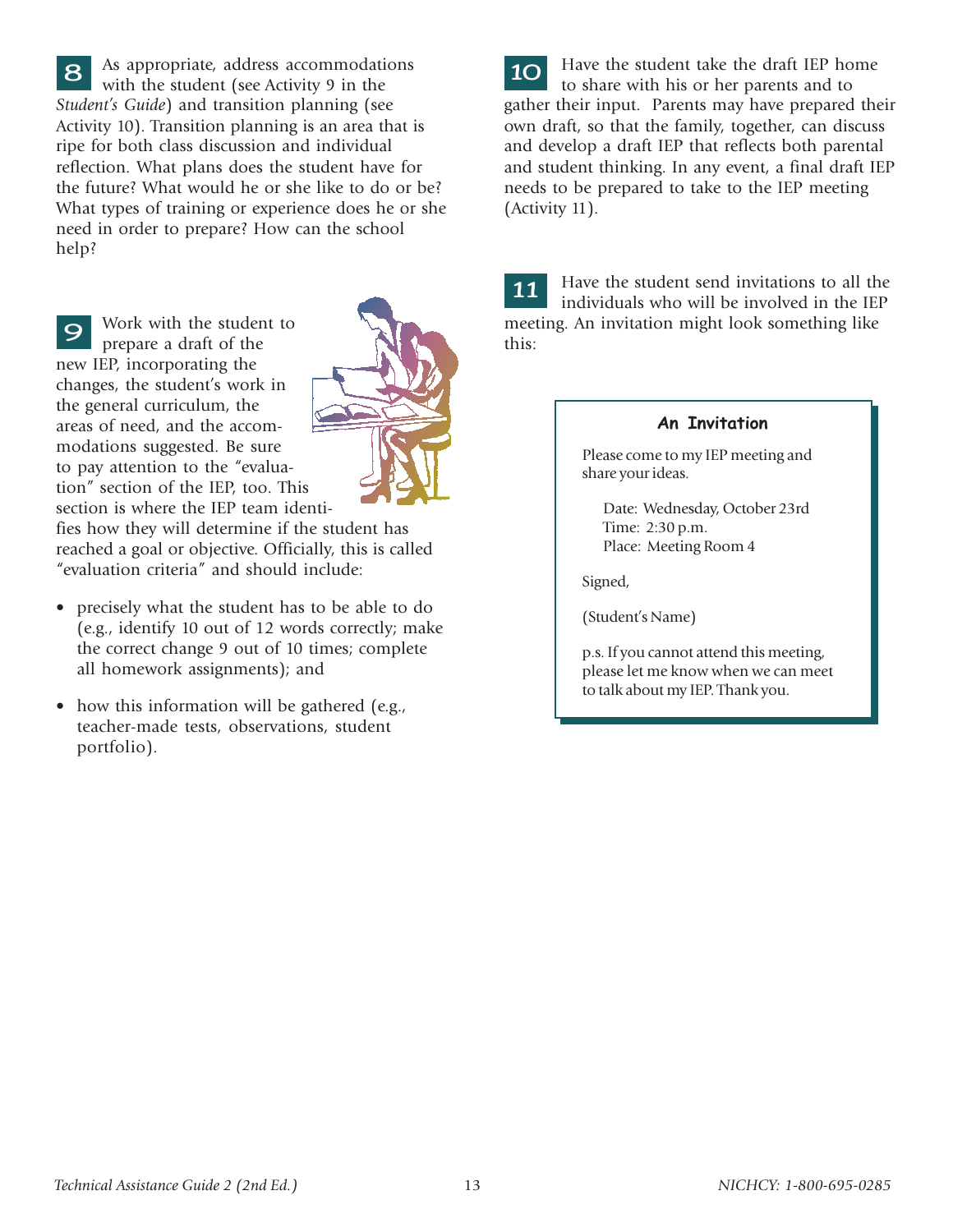# Getting Ready for the IEP Meeting

Have each student practice his or her presentation for the upcoming IEP meeting. Most students will benefit from numerous opportunities to rehearse! Students can practice at home with their family and with each other, if several have meetings in the near future. 1

Here are some suggestions for student practice.

- You may want to have students roleplay, on separate occasions, describing their disability, their strengths, their needs, the accommodations that would help them achieve in class, their goals for the future, and the goals they feel are most important for them to work on. Also have them practice thanking other participants for attending the IEP meeting. (These roleplays, of course, must be tailored to individual student capability. Students who are not able to address all these IEP elements should concentrate on sharing whatever they are capable of — what they would like to do, or a few brief sentences about their disability, preferences, or strengths.)
- You can be involved in the roleplays as well. For example, you might take the part of the student, while the student plays the part of a teacher or principal. This allows you to model certain behaviors or responses the student may find useful in the actual IEP meeting. Then you'd switch roles, and the student would play himself or herself, responding or behaving appropriately.

Students may find it particularly helpful to see you model how to respond when other IEP participants want to add or delete goals or objectives. Students should understand that it is appropriate for them to either disagree or agree with the proposed change, and to say why they feel that way. However, this may be difficult for many students, particularly if they are caught by surprise. You may wish to model making a response such as: "I would like to think about that suggestion. If we need to add it to the IEP, let's do it later."

Another situation for which students should be prepared is the possibility that another participant may say something negative that hurts or angers them. For example, a teacher might remark that "You have a chip on your shoulder" or "You never cooperate in class." Discuss with your students what types of responses might be appropriate. Model (and have students practice) appropriate responses such as "What suggestions do you have?"

Have the student work on maintaining eye contact with those listening, as well as volume and speed of delivery. It may be useful to establish some "cues" that you, or another participant, can use to remind the student if he or she is getting off track (e.g., not keeping track of the time, not maintaining eye contact, or speaking too loudly or softly). Practice these cues with the student. 2

If appropriate, have the student send out **3** If appropriate, have the student send out reminders to IEP participants a week before the meeting (see page 9 in the Student's Guide for an example).

Suggest to the other participants, before the meeting, that they not interrupt the student in the middle of his or her presentation. Discussion of issues can wait until the student has finished presenting. 4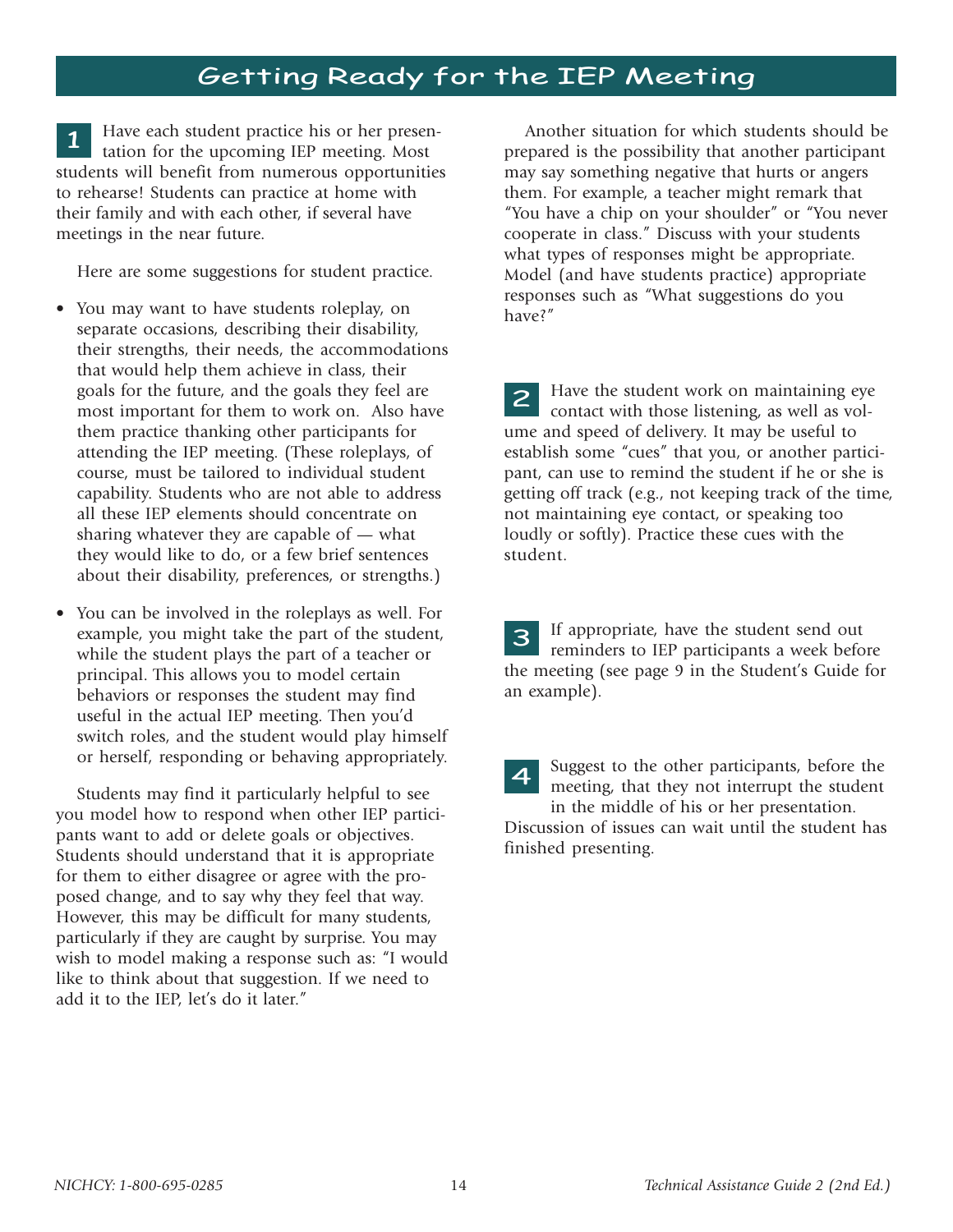## During the IEP Meeting

All the hard work that the student (and you!) have done has come to this moment! Hopefully, all preparations, discussions, roleplays, and classwork will bear fruit in this meeting, as the student shares his or her ideas about what the IEP should contain. 1

The student may wish to greet all participants attending the IEP meeting, making sure that those who do not know one another are introduced. He or she should also make sure that all participants receive a copy of the draft IEP that he or she has prepared for discussion. 2

When the time is appropriate, the student will share his or her ideas with the rest of the IEP team. Depending upon his or her capabilities and degree of preparation, this sharing may range from describing his or her disability in a few sentences to actually leading the meeting. Whatever the level of participation, it's important that the student be able to share his or her ideas freely, without interruption. Hopefully, you have roleplayed in class what the student will say, and this part will go smoothly. 3

As mentioned above, there may be times when another participant says something that hurts or angers the student; describes the student in largely negative, nonconstructive terms; or proposes changes or alterations to the IEP that surprise the student. Any prior roleplaying you have done within your class may help the student respond appropriately in these situations. (Depending upon the level of the student's participation, and his or her ability to advocate, you may need to be the one who responds.) As necessary, help the student focus the discussion on positive steps that he or she can take, not on a recounting of his or her transgressions. 4

*Note:* One of the reasons for having students spend time developing a "Strength" and "Need" sheet is to circumvent the likelihood that an IEP team member will make such negative statements. If the student has already pointed out in his or her presentation that one of his or her "weaknesses" is not doing the homework, or not participating fully in class, then this reduces the need for others to do so.

At the end of the meeting, the student should thank everyone for their active part in planning his or her school program. 5

## After the Meeting

Praise the student. Regardless of mistakes, he or she has accomplished much today and needs to be told so. 1



Have the student tell the class what happened in the IEP meeting.

Monitor the goals and objectives throughout the year and encourage the student to be aware of and monitor progress as well. Are the goals being addressed? Is the student working toward achieving them? How is he or she progress-3

ing in the general curriculum? Does the team need to come together again and change anything about the IEP? Goals? Classroom placement? Services being received? Have the student call another IEP meeting, if necessary. And be sure to prepare for that one, too!

| $\vert$ 4 | And, as was said in the beginning of this   |
|-----------|---------------------------------------------|
|           | guide, celebrate each student's growth! And |
|           | celebrate your part in that growth!         |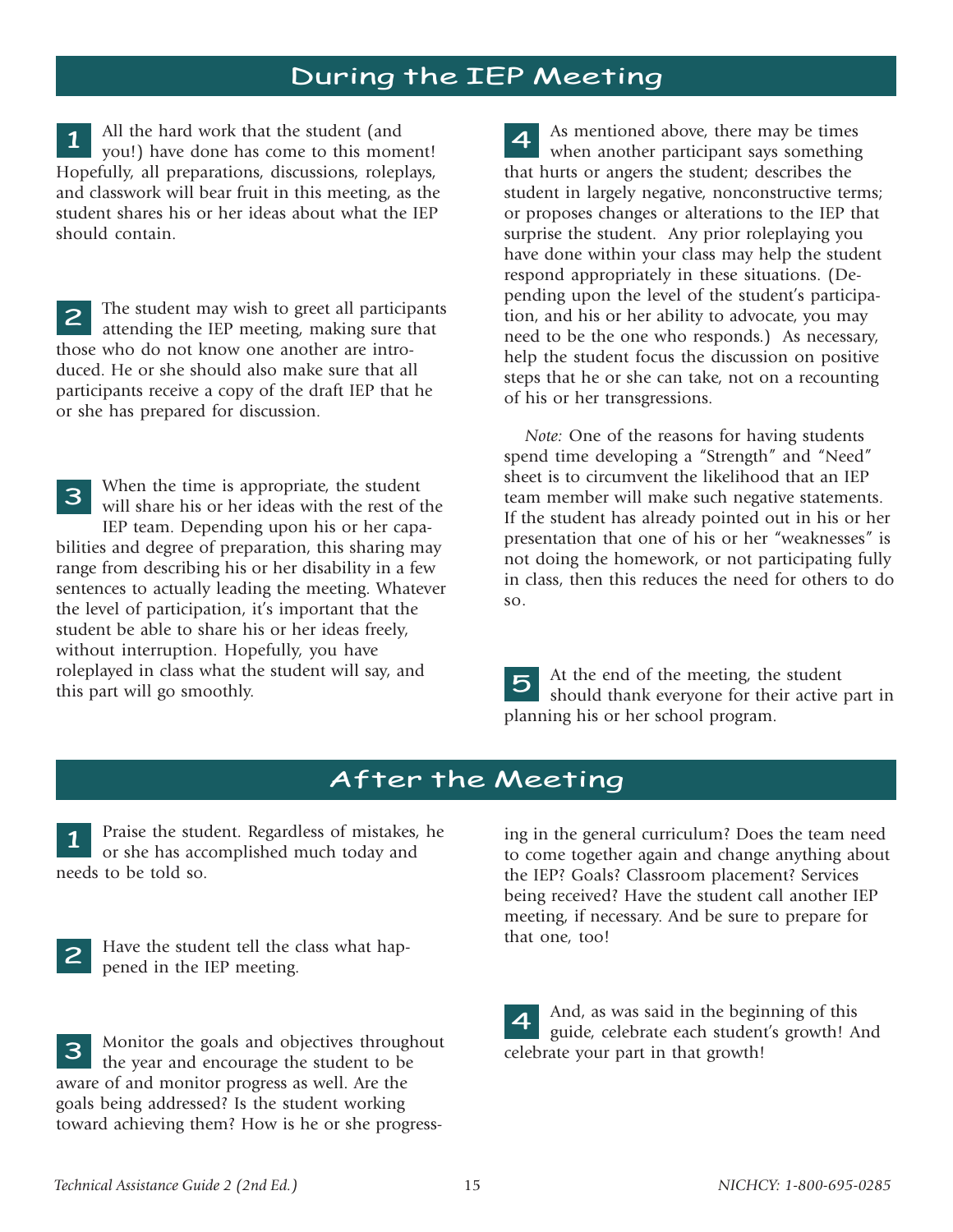# Appendix A

Overview of the Laws

#### P.L. 94-142 Education of All Handicapped Children Act

Also known as the Education of the Handicapped Act, or EHA. Passed in 1975. Has since been amended several times, including the 1990 amendment which changed its name to the Individuals with Disabilities Education Act (IDEA). Provides federal funding to assist schools in educating students with disabilities.

The EHA (now IDEA) has many requirements. Among them:

- Schools must make available to students with disabilities a "free appropriate public education" which includes special education and related services that are, among other things, provided according to each student's Individualized Education Program (IEP);
- Each student with a disability who receives special education and related services must have an IEP;
- The IEP is created just for that student and states, among other things, the educational goals and objectives or benchmarks the student will address throughout the year;
- A student's IEP is developed in a collaboration between school personnel, the student's parents, and (when appropriate) the student; and
- A group of school personnel and parents (voluntary) must meet at least once a year to review and, if necessary, revise the IEP.

P.L. 105-17 The Individuals with Disabilities Education Act

An amendment to the EHA (described at the left), passed in 1997. An earlier amendment (P.L. 101-476) changed the law's name to Individuals with Disabilities Education Act, or IDEA. The requirements listed for EHA remain intact under IDEA, and the following items have been added:

- Student involvement and progress in the general curriculum (the same curriculum as for nondisabled students) is now highly emphasized.
- Students of transition age (beginning at 14 years, or younger if the IEP team determines it is appropriate) must be invited to participate in the IEP meeting if a purpose of the meeting will be consideration of either of the two transition areas discussed below.
- *Transition service needs.* Beginning when the student is age 14 (or younger, if the IEP team determines it is appropriate), the IEP must address (within the applicable parts of the IEP) the courses he or she needs to take to reach his or her post-school goals. A statement of transition service needs must also be included in each of the child's subsequent IEPs.
- *Needed transition services.* Beginning when the student is age 16 (or younger, if the IEP team determines it is appropriate), the IEP must state what transition services are needed to help the student prepare for leaving school. This includes, if appropriate, a statement of the interagency responsibilities or any needed linkages.
- Transition planning includes discussing and planning for such areas as the student's: integrated employment (including supported employment), postsecondary education (including vocational training or continuing and adult education), independent living, eligibility for various adult services (such as vocational rehabilitation), or community participation.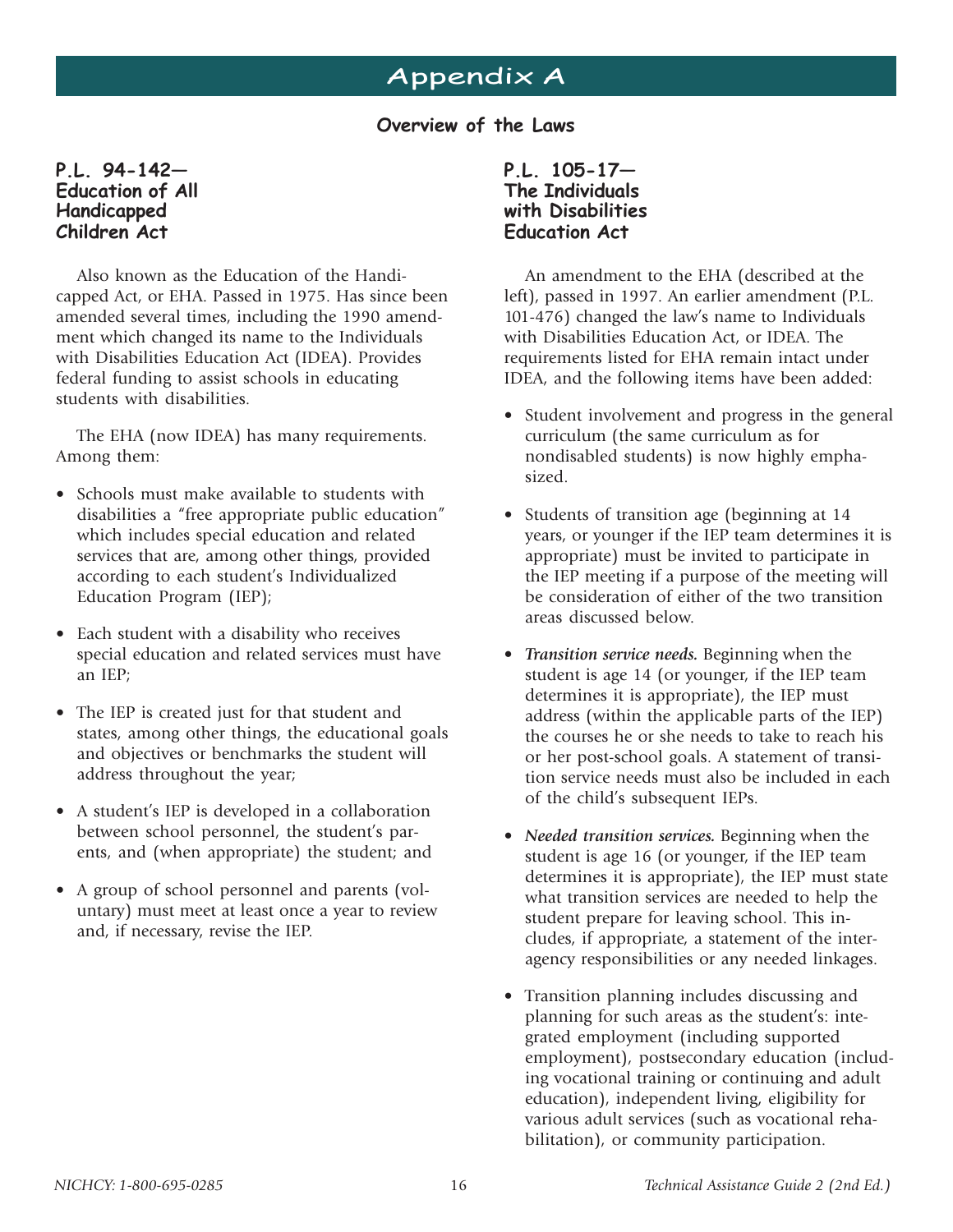#### P.L. 93-112 Rehabilitation Act of 1973

A civil rights law prohibiting discrimination against persons with disabilities. Section 504 of the Act prohibits schools from excluding students with disabilities from participating in programs receiving federal funding, simply because they have a disability. Important facts about Section 504:

• Section 504 defines a person with a disability as "any person who (i) has a physical or mental impairment which substantially limits one or more of such person's major life activities, (ii) has a record of such an impairment, or (iii) is regarded as having such an impairment."

- Major life activities are defined as including selfcare, performing manual tasks, seeing, hearing, speaking, breathing, learning, and walking.
- Schools, as recipients of federal funding, are prohibited from discriminating against students who meet the definition of a person with a disability. Accommodations must be made to assist students with disabilities to participate in school activities, including classes.

# Appendix B

## Possible Answers to the Student "Disability" Pre-Test\*

- 1. A disability is...
	- a limitation
	- an area where you're challenged

something that makes it hard for you to (learn, walk, talk, see, hear...)

2. (individual response, based on student's situation and knowledge)

3. the Individuals with Disabilities Education Act (IDEA) (formerly the Education of the Handicapped Act, EHA, or 94-142)

4. Accommodation is...

when people make changes that will help you participate in activities

changes in the way things are done, so you can learn better

5. (individual response, based on student's situation and knowledge)

6. An IEP is...

a document that describes your educational plan an Individualized Education Program (or Plan) the papers that tell what you'll be studying this year

- 7. (individual response, probably "Yes")
- 8. (individual response, based on student)

<sup>\*</sup>These are possible, somewhat simplified answers that students might give or that you might offer. Please refer to the glossary for the more formal definitions of words such as disability, accommodation, and IEP.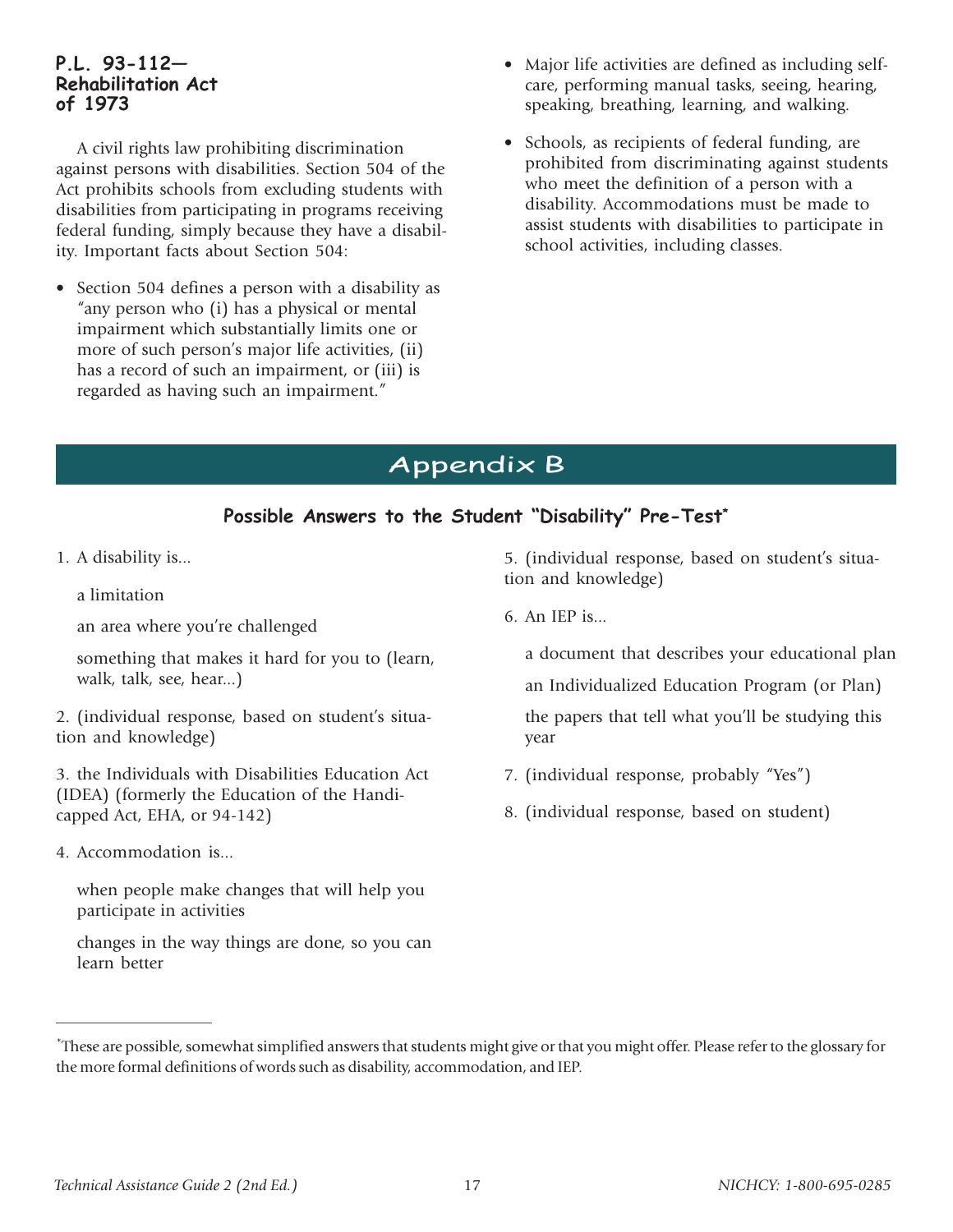## Presenting Information on the Laws

Using the presentation on the laws as an example, the four components of Ms. McGahee's presentation look something like this:

#### Keyword Poster:

| The Laws   |                                                                                                                                                  |
|------------|--------------------------------------------------------------------------------------------------------------------------------------------------|
|            | 94-142 Education of the Handicapped Act (EHA)<br>signed in 1975<br>legal document<br>free appropriate public education (FAPE)<br>IEP once a year |
| $105 - 17$ | Individuals with Disabilities<br>Education Act (IDEA)<br>amendment (change) passed in 1997<br>transition planning                                |
| 93-112     | Rehab Act, Section 504<br>accommodations<br>examples:<br>books-on-tape<br>more time on tests<br>notetaker                                        |

The presentation follows the order of information on the keyword poster. If students are having difficulty understanding the material, they are permitted to stop her and request that information be repeated or said in a different way. She weaves stories of personal experience into the presentation —the types of disabilities that previous students have had and what types of accommodations they received to support their learning.

**VISUAL:** Ms. McGahee uses a copy of the Congressional Report on the different laws — the Americans with Disabilities Act, the Rehabilitation Act of 1973, the EHA, and the IDEA. This visual shows students concretely that these laws exist and are quite official. (See note below about obtaining a copy of the Congressional Report.)

**NOTE-TAKING:** Students take notes on her presentation, using the keyword poster as a starting point for their notes. (Some students may need accommodations or adaptations in notetaking, such as using another student's notes, using a tape recorder, adding words to a survival or reading word list, or using a computer.) The

class goes over the notes they have taken, as part of a feedback loop about the note-taking process.

**REVIEW:** After the presentation on the laws is finished (it takes about 25-30 minutes), students are permitted to ask questions. The keyword poster is removed, and then Ms. McGahee asks the students questions about the laws; students use their notes and their memory to answer. Students are also permitted to share their notes, if this type of accommodation is appropriate for their learning needs.

#### Getting Copies of Laws or of the Congressional Report

The fastest way to get copies of the laws is via the Internet. There are many Web sites that offer online copies of regulations for IDEA and the Rehabilitation Act. For IDEA, try visiting:

www.ideapractices.org/idealaw.htm

For Section 504 of the Rehabilitation Act, visit:

www.reedmartin.com/ specialeducationresources.html

Copies of federal laws and regulations are also available from Superintendent of Documents, Attention: New Orders, P.O. Box 371954, Pittsburgh, PA 15250- 7954. Charge orders may be telephoned to the U.S. Government Printing Office at (202) 512-1800. You need to be very specific about which laws you would like. For a copy of the IDEA, ask for 34 CFR Parts 300- 399. (This law replaces the Education of the Handicapped Act (EHA), so you need not request a copy of the EHA.) For a copy of Section 504, ask for: 34 CFR Parts 100 to 106. Section 504, as it applies to schools, is Part 104.

Copies of federal laws, as well as of the *Congressional Report*, may also be available from your Congressman. (The *Congressional Report* describes and summarizes laws in more everyday terms.) Write or call your Congressman and say you want the *Congressional Report* on a particular law (e.g., the IDEA) or a copy of the law itself or its implementing regulations.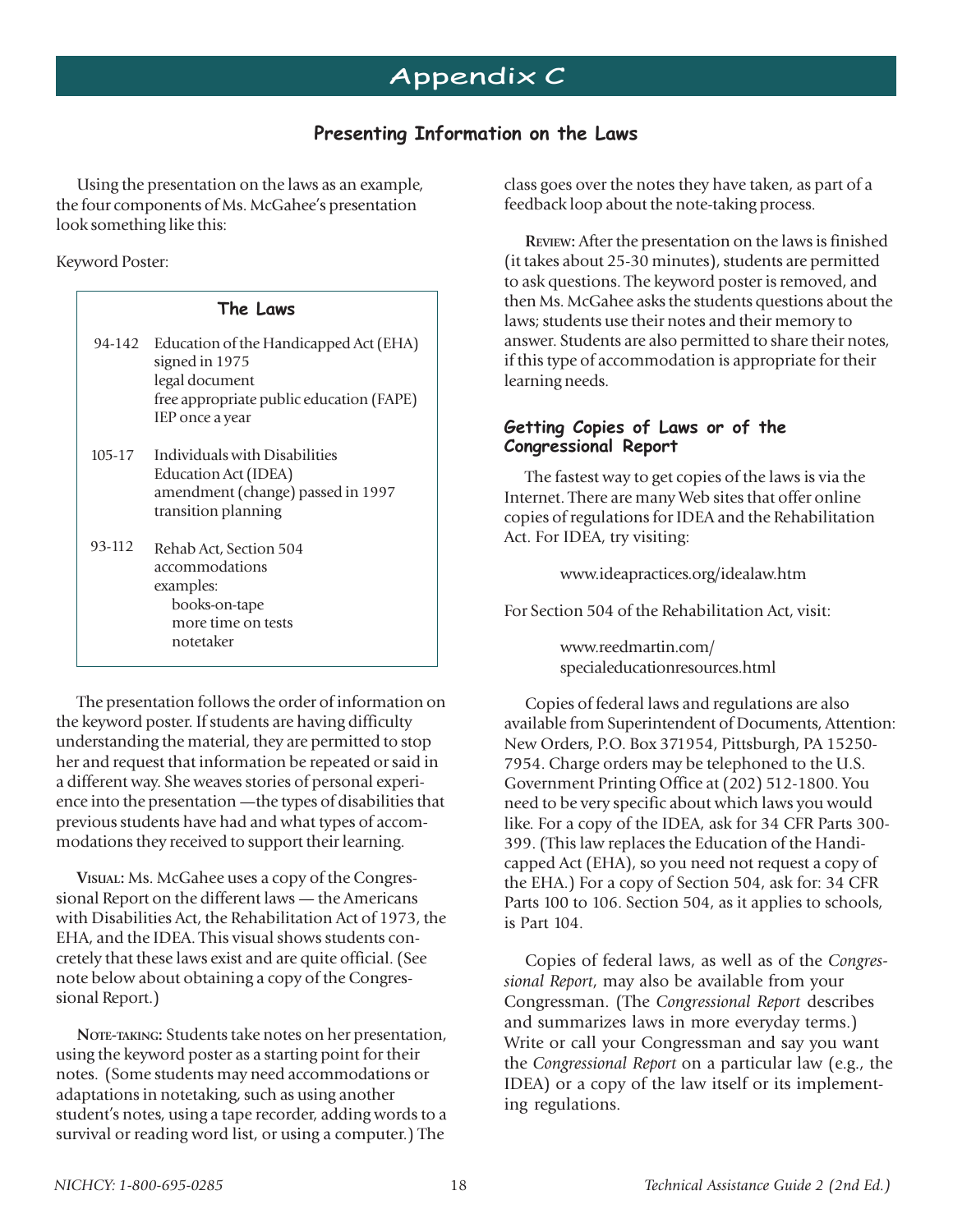## Glossary

The following definitions have been compiled from a variety of sources. The contents of this glossary do not necessarily represent definitions endorsed by the U.S. Department of Education but, rather, represent how the terms are generally used in the special education and disabilities field. In cases where an exact definition (or other substantive discussion) exists within IDEA's regulations, we have cited its location within the *Code of Federal Regulations (CFR)* for Title 34. The "§" sign stands for "section."

**Accommodation**—something that meets a need; in special education, "reasonable accommodation" refers to how schools and teachers adapt, adjust, or change the physical environment, instruction or services for a student with a disability so that the presence of the student's disability does not unnecessarily affect his or her learning. The accommodations that are made are based upon the student's special needs. Examples of reasonable accommodation include allowing the student to take a test in a quiet area, use a tape recorder in class to take notes, use another student's notes, or use textbooks on tape. (See Question 4 in Appendix A of IDEA's regulations, published March 12, 1999, and available online at: www.ideapractices.org/ idealaw.htm.)

**Age of Majority**—the age at which some states transfer certain rights to a young person, usually in young adulthood. The age is defined by the state. With respect to students with disabilities, if a state will transfer rights under IDEA (e.g., decision-making rights, procedural safeguard rights) to a student at age of majority, then at least one year before that time, the student's IEP must include a statement that the student has been informed of the rights under IDEA that will transfer to him or her. ("Age of majority" is addressed in IDEA's regulations at 34 CFR §300.347(c) and §300.517.)

**Amendment**—a change, revision, or addition made to a law.

**Appropriate**—able to meet a need; suitable or fitting; in special education, children with disabilities are entitled to a "free appropriate public education," commonly known as FAPE, which means that the schools provide the education (public) at no cost to the student or his/ her family (free) and that the education meets the student's special needs (appropriate). (IDEA's definition of FAPE is found at 34 CFR §300.13.)

**Auditory Memory**—the ability to remember the main features of something heard, and/or to remember the sequence of several items heard.

**Cognitive**—a term that describes the process people use for remembering, reasoning, understanding, and using judgment; in special education terms, a cognitive disability refers to difficulty in learning.

**Disability**—the result of any physical or mental condition that limits or prevents one's ability to develop, achieve, and/or function in educational (or other) settings at a normal rate. (IDEA's definition of "child with a disability" is found at 34 CFR §300.7.)

**Due Process**—action that protects a person's rights; in special education, this applies to a set of legal steps taken to protect the educational rights of students with disabilities and carried out according to established rules. (Subpart E of IDEA addresses "due process procedures for parents and children" at 34 CFR §300.500 through §300.517.)

**Dyslexia**—a disturbance in a person's ability to read or learn to read. Dyslexia is considered a learning disability.

**Education of the Handicapped Act (EHA)**—Public Law 94-142, passed in 1975, which mandated that schools provide children with disabilities with a free appropriate public education; among other things, this law specifies how students are to be assessed for the presence of a disability, how the Individualized Education Program (IEP) is to be developed collaboratively and reviewed at least once a year, and what educational rights children with disabilities and their parents have.

**Educational Testing**—the tests that schools give students to see how students are performing in various skill areas; the tests may be group-administered or individually-administered. Schools typically use group-administered tests to find out how large numbers of students are performing and to identify which students are having difficulties in school. Students who are performing below the level expected for an individual that age may be referred for further testing, to see if the student has a disability. If the student is being tested for the presence of a disability, then testing must be individualized.

**EHA**—see Education of the Handicapped Act, above.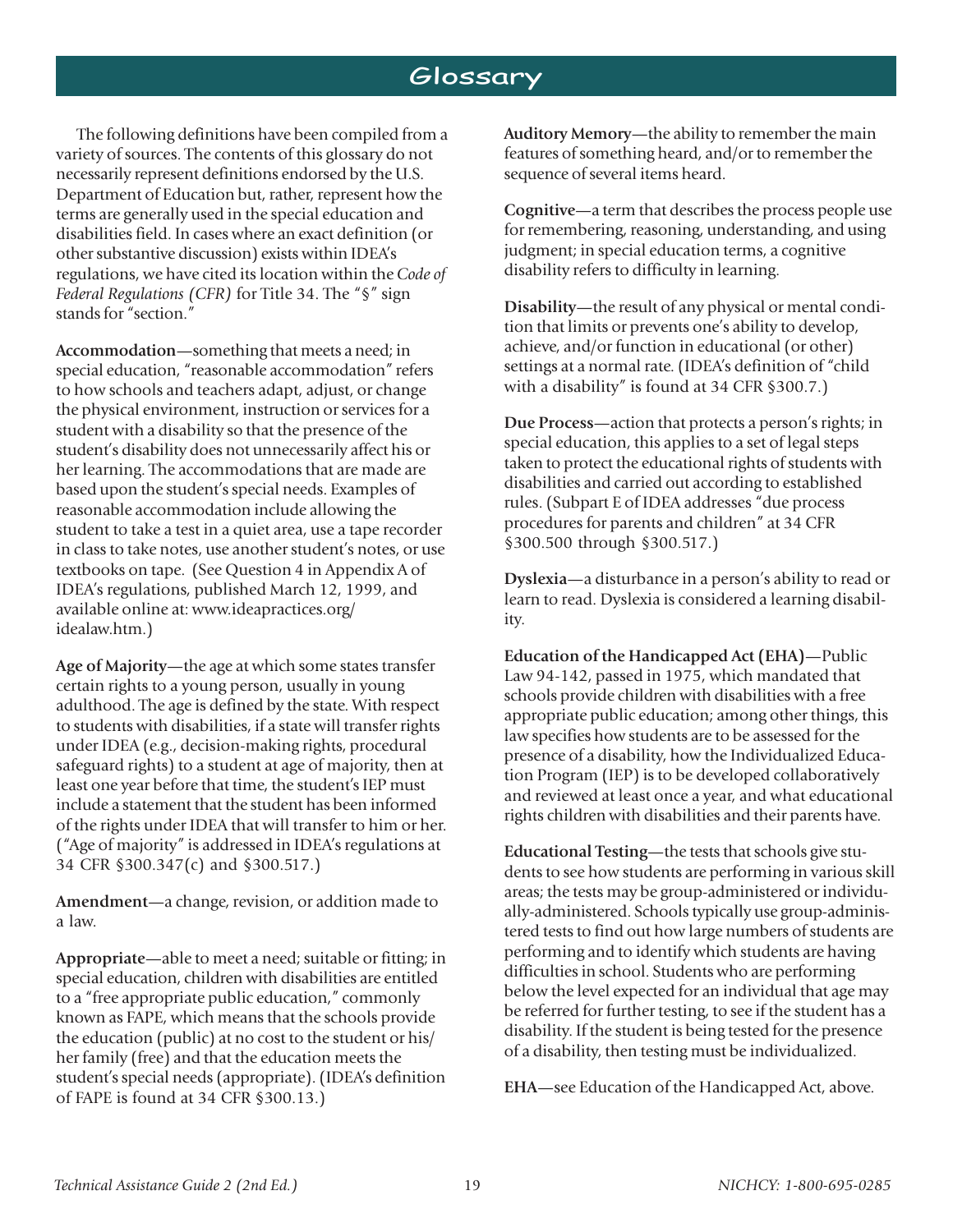**Emotional Disturbance**—a condition that, under Federal definition, has one or more of these characteristics over a long period of time: (a) an inability to learn that cannot be explained by intellectual, sensory, or health factors; (b) an inability to build or maintain satisfactory interpersonal relationships with peers and teachers; (c) behavior or feelings that are inappropriate under normal circumstances; (d) a general pervasive mood of unhappiness or depression; or (e) a tendency to develop physical symptoms or fears associated with personal or school problems. Having an emotional disturbance that adversely affects educational performance makes a student eligible for special education under the Individuals with Disabilities Education Act. [IDEA's definition is found at 34 CFR §300.7(c)(4).]

**Evaluation**—the procedures used to determine whether a child has a disability and the nature and extent of the special education and related services the child needs; also refers to the procedures used to determine a student's progress and whether he or she has achieved the goals and objectives/benchmarks listed in the IEP. [IDEA addresses evaluation of disability at 34 CFR §300.530 through §300.543. Evaluation of academic progress is addressed in IEP requirements at 34 CFR §300.347(a)(7).]

**Free Appropriate Public Education**—often referred to as FAPE; one of the key requirements of the Individuals with Disabilities Education Act, which requires that an education program be provided for all school-aged children, regardless of disability, without cost to families; the exact requirements of "appropriate" are not defined; what is appropriate is to be determined by the team that plans each student's IEP, based upon an individualized evaluation of the student's abilities and needs. (IDEA's definition of FAPE is found at 34 CFR § 300.13.)

**General Curriculum**—the same curriculum as used for nondisabled children. [See IDEA's regulations at 34 CFR §300.347(a)(1)(i).]

**Handicap**—see disability.

**Hearing Impairment**—used to describe a wide range of hearing losses, which can be permanent or fluctuating; for a student to be eligible for special education, the hearing loss must affect his or her educational performance. [IDEA's definition is found at §300.7(c)(5).]

**IDEA**—see Individuals with Disabilities Education Act, below.

**IEP**—see Individualized Education Program, below.

**Individualized Education Program (IEP)**—a written education plan for a child or youth with disabilities, developed by a team of professionals (teachers, therapists, etc.), the student's parents, and the student and others (as appropriate). The IEP is reviewed and, if necessary, revised yearly. Among other things, it describes how the student is presently doing, what the student's learning needs are, and what services the student will receive. [IDEA's regulations for IEPs are located at 34 CFR §300.340 through §300.350.]

**Individuals with Disabilities Education Act (IDEA)**—a series of amendments to the Education of the Handicapped Act (EHA). Amendments passed in 1990 changed the name of the legislation from EHA to IDEA, maintained the requirements of EHA, and added (among other requirements) the requirement of transition services for students aged 16 or older (and, in many cases, younger). Most recent amendments to IDEA were passed in 1997, and transition requirements for students age 14 (or younger, if determined appropriate by the IEP team) were added.

**Learning Disability**—a disorder in one or more of the basic processes involved in understanding or in using spoken or written language; as a result of a learning disability, students may have an imperfect ability to listen, think, speak, read, write, spell, or do mathematical calculations. The term does not include learning problems that are primarily the result of visual, hearing, or motor disabilities; mental retardation; emotional disturbance; or environmental, cultural, or economic disadvantage. Typically, students with learning disabilities are eligible for special education and related services. [IDEA's definition is found at 34 CFR  $$300.7(c)(10).]$ ]

**Least Restrictive Environment (LRE)**—an educational setting or program that provides a student with disabilities with the chance to be educated, to the maximum extent appropriate, with children who do not have disabilities. Under the IDEA's LRE provisions, special classes, separate schooling, or other removal of a child with disabilities from the regular educational environment may occur only if the nature or severity of the student's disability is such that his or her education in regular classes with the use of supplementary aids and services cannot be achieved satisfactorily. (IDEA's general LRE requirements are found at §300.550.)

**Mediation**—an approach to resolving disputes where the two parties who are disagreeing sit down with an impartial third person (called a mediator), talk openly about the areas of conflict, and try to reach an agreement. (IDEA's mediation requirements are located at 34 CFR §300.506.)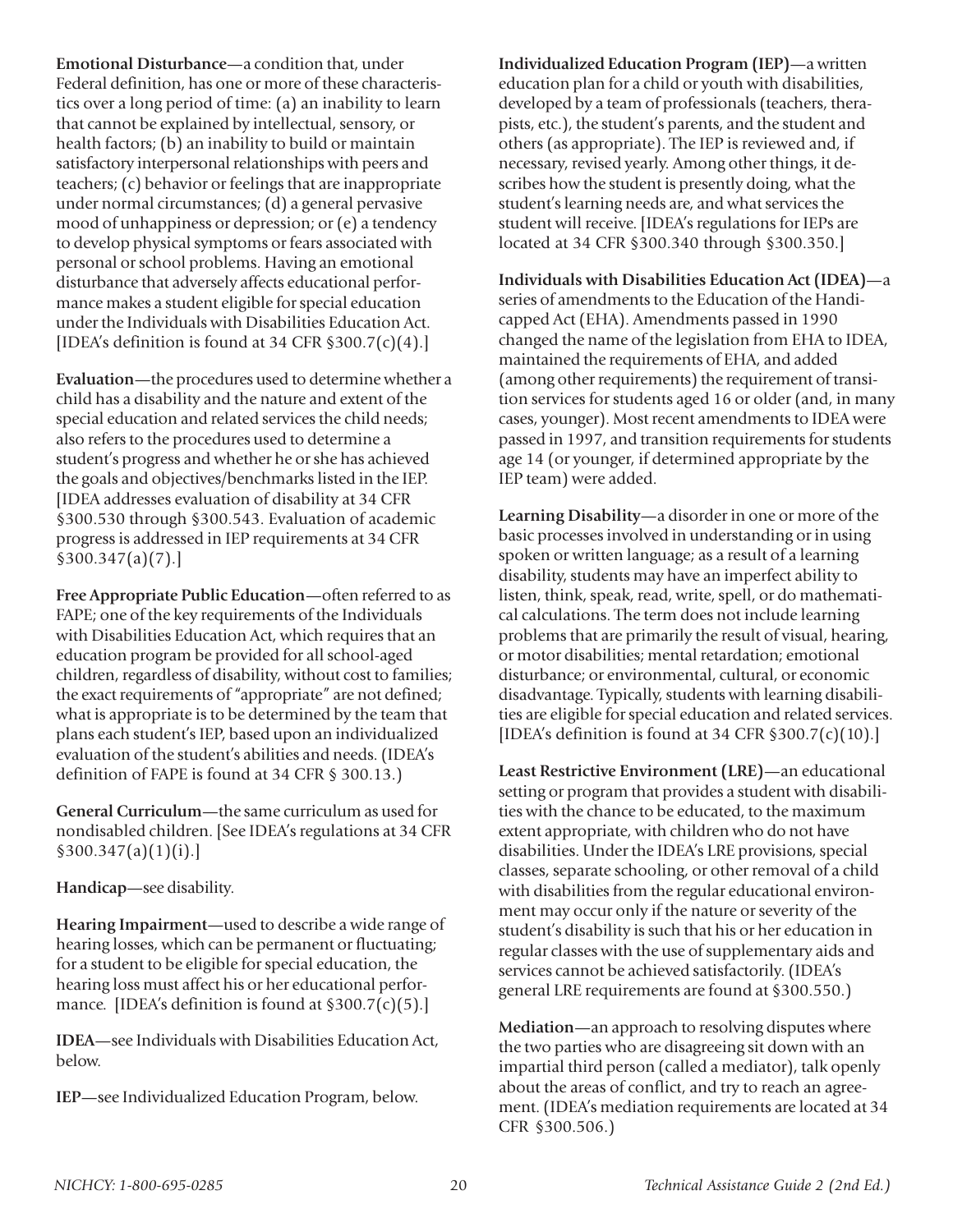**Mental Retardation**—a condition that causes individuals to function at an intellectual level that is significantly below average and to have difficulties with and deficits in adaptive behavior. Students with mental retardation that adversely affects their educational performance are eligible for special education and related services. [IDEA's definition is found at 34 CFR  $$300.7(c)(6).]$ ]

**Placement**—where the student will receive his or her special education and related services.

**Public Law 93-112**—see Rehabilitation Act of 1973, below.

**Public Law 94-142**—see Education of the Handicapped Act, above.

**Public Law 101-476**—amendment to the Individuals with Disabilities Education Act (IDEA), passed in 1990. See Individuals with Disabilities Education Act, above.

**Public Law 105-17**—the most recent amendment to the Individuals with Disabilities Education Act (IDEA), passed in 1997. See Individuals with Disabilities Education Act, above.

**Reasonable Accommodation**—see Accommodation, above.

**Rehabilitation Act of 1973**—a federal law that addresses discrimination against people with disabilities; the law has different sections pertaining to different areas of discrimination. Of particular importance to schoolaged students with disabilities is Section 504, which protects such students from being excluded, solely on the basis of their disability, from participation in any program or activity receiving federal funds. The law also introduced the concept of "reasonable accommodation."

**Related Services**—transportation and developmental, corrective, and other supportive services that a student with disabilities requires in order to benefit from education. Related services include but are not limited to: speech/language pathology, audiology, psychological services, physical and occupational therapy, recreation (including therapeutic recreation), early identification and assessment of disabilities in children, counseling services (including rehabilitation counseling), orientation and mobility services, medical services for diagnostic or evaluation purposes, school health services, social work services in schools, and parent counseling and training. (IDEA's definition is found at §300.24.)

**Screening**—a procedure in which groups of children are examined and/or tested, in order to identify children who are at risk of educational or other problems; the

children who are identified are then referred for more intensive evaluation and assessment.

**Section 504**—an important section of the Rehabilitation Act of 1973 prohibiting discrimination against persons with disabilities; see Rehabilitation Act of 1973, above.

**Special Education**—programs, services, or specially designed instruction (offered at no cost to families) for children over 3 years old with special needs who are found eligible for such services; these include special learning methods or materials in the regular classroom, and special classes and programs if the student's learning or physical problems indicate this type of program. [IDEA's definition is found at §300.26.]

**Special Needs**—often used in the phrase "a child with special needs," this term is used to describe a child who has disabilities or who is at risk of developing disabilities and who, therefore, requires special services or treatment in order to progress.

**Transition Planning**—in special education, when the IEP team looks at the student's transition from high school to the adult work. The process must begin at least by age 14 with the team looking at what courses the student is taking and what coursework is needed to prepare the student for post-school goals (this is called considering the student's *transition service needs*). The process also includes looking at the student's *needed transition services*, beginning no later than age 16, and planning for such areas as integrated employment, postsecondary education, independent living, eligibility for adult services, or community participation. The student must be invited to attend the IEP meeting if a purpose of the meeting will be consideration of transition planning. [IDEA's definition of transition services is found at §300.29. Its requirements for transition statements in the IEP is found at §300.347(b).]

**Traumatic Brain Injury (TBI)**—an acquired injury to the brain caused by an external physical force, resulting in total or partial functional disability (or both) or psychosocial impairment that adversely affects how a student performs in school. This type of injury applies to open or closed head injuries that can result in impairments in one or more areas such as: cognition; language; memory; attention; reasoning; abstract thinking; judgment; problem-solving; sensory, perceptual, or motor abilities; psychosocial behavior; information processing; physical functions; and speech. The term does not apply to brain injuries that are congenital or those induced by birth trauma. Children with TBI are eligible for special education and related services. [IDEA's definition is found at  $$300.7(c)(12).]$ ]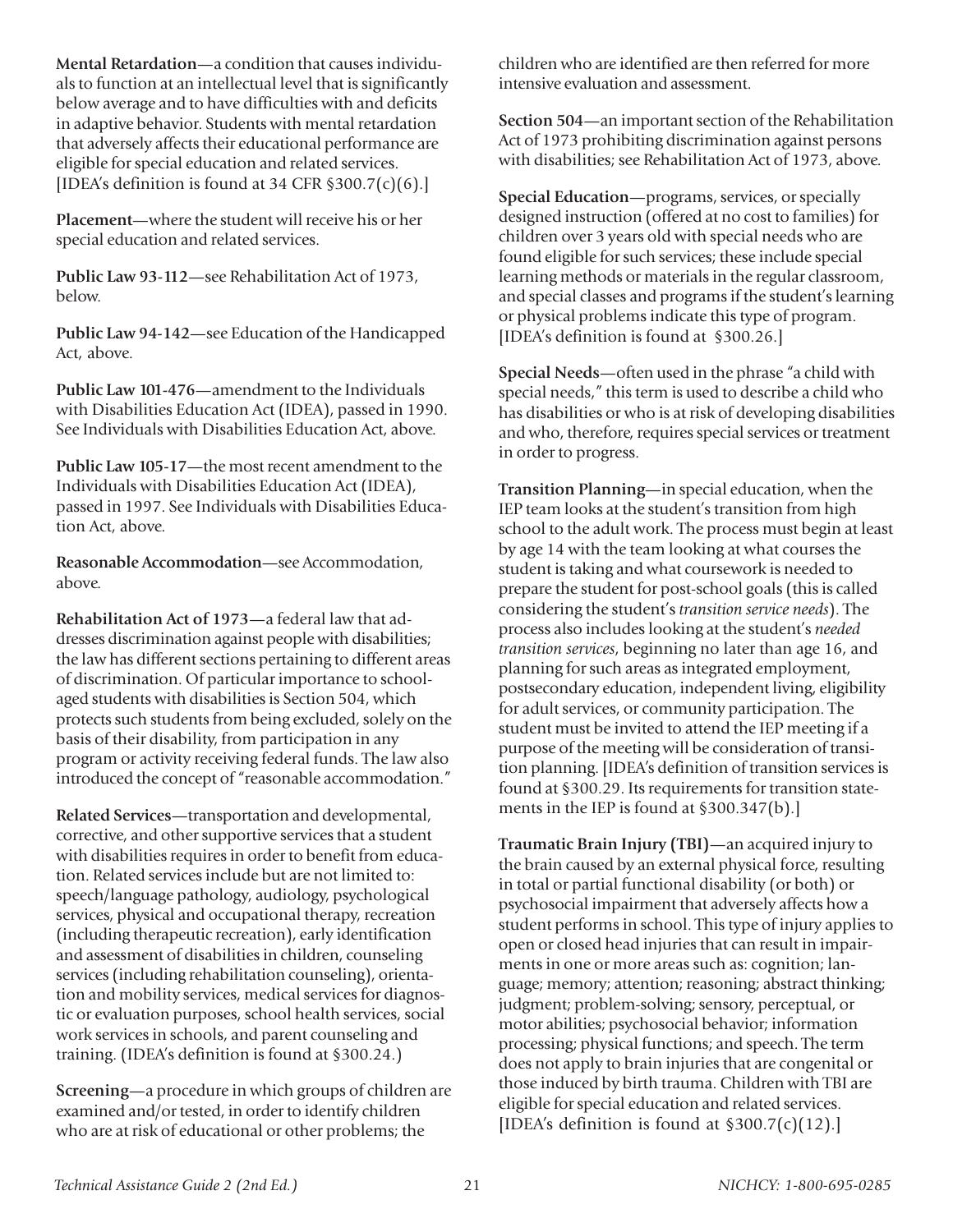## Resources

A selection of resources is listed below to help readers locate more indepth information on the many issues raised in this technical assistance guide to *Helping Students Develop Their IEPs*. We have also provided contact information for the publishers from which you can obtain these resources. Be aware that there are also many other books, articles, and videotapes available on such subjects as the laws, student involvement in the IEP process, selfdetermination, and transition planning; the list below is intended to serve as a starting point.

Many states have projects in self-determination, transition planning, or student involvement in the IEP. To find out if any such project exists in your state, contact your local director of special education or your state director of special education. The National Center on Secondary Education and Transition also offers information on transition issues. Call the Center at (612) 624-2097, or visit its Web site at: http://ici.umn.edu/ncset.

#### Information about the Laws

Hanlon, G.M. (Producer). (1998). *A new IDEA for special education: Understanding the system and the new law* [video]. Baltimore, MD: Paul H. Brookes.

Küpper, L., & Gutiérrez, M. (Eds.). (2000). Questions and answers about IDEA. *NICHCY News Digest*, No. 21, 1-28. (Available online at: www.nichcy.org/pubs/newsdig/nd21.htm)

Mountain Plains Regional Resource Center. (n.d.). *Section 504: Guidelines for educators*. Logan, UT: Author.

Sorenson, B. (Compiler). (2000, July). *Resources on special education laws* (ERIC EC Minibib EB26 ). Arlington, VA: ERIC Clearinghouse on Disabilities and Gifted Education. (Available online at: http://ericec.org/ minibibs/eb26.html)

Storms, J., O'Leary, E., & Williams, J. (2000). *Transition requirements: A guide for states, districts, schools, universities and families*. Eugene, OR: Western Regional Resource Center. (Available online at: http://interact. uoregon.edu/WRRC/trnfiles/trncontents.htm)

West, L., Corbey, S., Boyer-Stephens, A., Jones, B., Miller, R., & Sarkees-Wircenski, M. (1999). *Integrating transition planning into the IEP process* (2nd ed.). Reston, VA: Council for Exceptional Children.

#### Involving Students in IEP Development & Transition Planning

Halpern, A.S., Herr, C.M., Doren, B., & Wolf, N.K. (2000). *NEXT S.T.E.P.: Student transition and educational planning*. Austin, TX: Pro-Ed. (Set includes a teacher's manual, 5 student workbooks, 50 brochures, an instructional videotape, and a copy of *Teachers Talking to Teachers*, all in a sturdy storage box.)

Hughes, C., & Carter, E.W. (2000). *The transition handbook: Strategies high school teachers can use that work!* Baltimore, MD: Paul H. Brookes.

Marshall, L.H., Martin, J.E., Hughes, W., Jerman, P., & Maxson, L. (1997). *Choosing personal goals kit*. Longmont, CO: Sopris West. (Kit includes teacher manual, blackline masters, 25 assessments, and a videotape.)

Marshall, L.H., Martin, J.E., Maxson, L., Hughes, W., Miller, T., McGill, T., & Jerman, P. (1996). *Take Action kit: Making goals happen*. Longmont, CO: Sopris West. (Kit includes teacher manual, blackline masters, 25 assessments, and a videotape.)

Martin, J.E., Hughes, W., Marshall, L.H., Jerman, P., & Maxson, L. (1997). *Choosing education goals kit*. Longmont, CO: Sopris West. (Kit includes teacher manual, blackline masters, 25 assessments, and a videotape.)

Martin, J.E., Marshall, L.H., Maxson, L, & Jerman, P. (1996). *Self-directed IEP kit*. Longmont, CO: Sopris West. (Kit includes teacher's manual, 25 assessments, 25 student workbooks, and 2 videos.)

Powers, L., Ellison, R., Matuszewski, J., Wilson, R., & Turner, A. (1998). *Take charge kit*. Available online at: http://cdrc.ohsu.edu/selfdetermination/products2.html. (Includes student guide, student workbook, parent manual, class guide, and video.)

Rehabilitation Research and Training Center on Workplace Supports, Virginia Commonwealth University. (2000). *Whose life is it anyway? A look at person-centered planning and transition*. Richmond, VA: Author. (A self-paced instructional program on CD.)

Wehman, P. (in press). *Individual transition plans: The teacher's curriculum guide for helping youth with special needs* (2nd ed.). Austin, TX: Pro-Ed.

Wehman, P. (2001). *Life beyond the classroom: Transition strategies for young people with disabilities* (3rd ed.). Baltimore, MD: Paul H. Brookes.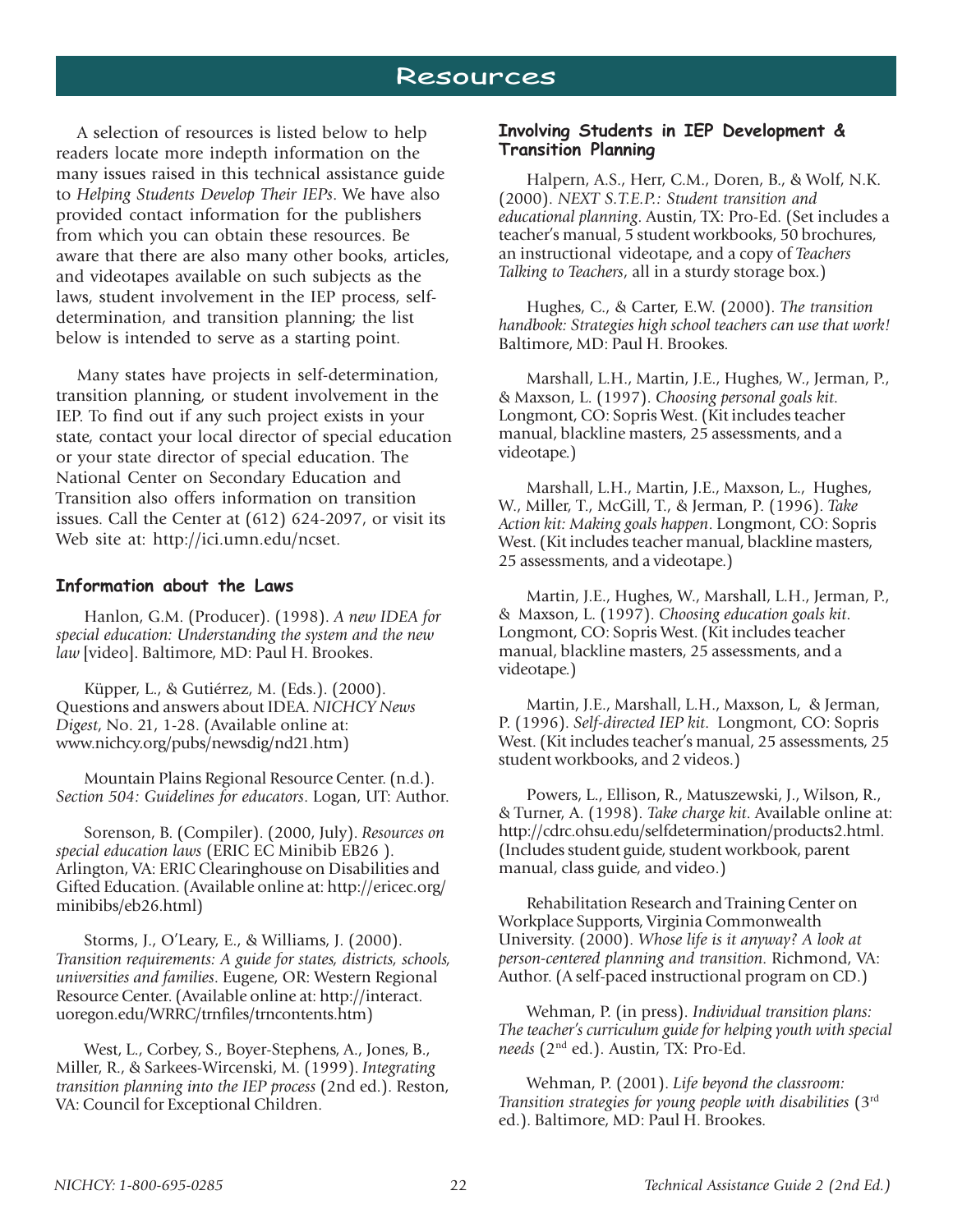Wehmeyer, M.L., & Sands, D.J. (Eds.). (1998). *Making it happen: Student involvement in education planning, decision making, and instruction*. Baltimore, MD: Paul H. Brookes.

#### Self-Determination

Abery, B., Eggebeen, A., Rudrud, L., Arndt, K., Tetu, L., Barosko, J., Hinga, A., McBride, M., Greger, P., & Peterson, K. (1994). *Self-determination for youth with disabilities: A family education curriculum*. Minneapolis, MN: Institute on Community Integration, University of Minnesota.

Field, S., & Hoffman, A. (1996). *Steps to selfdetermination: A curriculum to help adolescents learn to achieve their goals*. Reston, VA: Council for Exceptional Children. [Includes instructor's guide, student activity book, self-determination knowledge scale]

Field, S., Hoffman, A., & Spezia, S. (1998). *Selfdetermination strategies for adolescents in transition* (Pro-Ed Series on Transition). Austin, TX: Pro-Ed.

Field, S., Martin, J.E., Miller, R., Ward, M., & Wehmeyer, M. (1997). *A practical guide for teaching self-determination*. Reston VA.: Council for Exceptional Children.

Wehmeyer, M.L., Agran, M., & Hughes, C. (1998). *Teaching self-determination to students with disabilities: Basic skills for successful transition*. Baltimore, MD: Paul H. Brookes.

Wood, W.M., Test, D.W., Browder, D., Algozzine, R.F., & Karvonen, M. (1999). *Self-determination curriculum materials*. Charlotte, NC: Self-Determination Synthesis Project. (Available online at: www.uncc.edu/ sdsp/home.asp)

#### Visit These Web Sites!

National Program Office on Self-Determination: www.self-determination.org/index.htm

National Coalition on Self-Determination: www.oaksgroup.org/nconsd/

S.A.B.E. (Self Advocates Becoming Empowered): www.sabeusa.org/

Center on Self-Determination: http://cdrc.ohsu.edu/selfdetermination/

Transition Research Institute at Illinois: www.ed.uiuc.edu/sped/tri/institute.html

# Publishers

**Council for Exceptional Children**,1110 North Glebe Road, Arlington, VA 22201. Telephone: 1-888-232- 7733. E-mail: service@cec.sped.org Web: www.cec.sped.org/index.html

**ERIC Clearinghouse on Disabilities and Gifted**

**Education**, 1110 North Glebe Road, Arlington, VA 22201. Telephone: 1-800-328-0272. Web: http://ericec.org

**Institute on Community Integration**, University of Minnesota, 102 Pattee Hall, 150 Pillsbury Drive SE, Minneapolis, MN 55455. Telephone: (612) 624-6300. Web: www.ici.umn.edu/default.html

**Mountain Plains Regional Resource Center**, Utah State University, 1780 N. Research Parkway, Suite 112, Logan, UT 84341. Telephone: (801) 752-0238.

E-mail: cope@cc.usu.edu Web: www.usu.edu/mprrc

**NICHCY**, P.O. Box 1492, Washington, DC 20013. Telephone: 1-800-695-0285 (V/TTY). E-mail: nichcy@aed.org Web: www.nichcy.org

**Paul H. Brookes Publishing**, P.O. Box 10624, Baltimore, MD 21285. Telephone: 1-800-638-3775. Web: www.brookespublishing.com

**Pro-Ed**, 8700 Shoal Creek Boulevard, Austin, TX 78758. Telephone: 1-800-897-3202. Web: www.proedinc.com

**Rehabilitation Research and Training Center on Workplace Supports**, Virginia Commonwealth University, P.O. Box 842011, Richmond, VA 23284- 2011. Telephone: (804) 828-1851. Web: www.worksupport.com

**Self-Determination Synthesis Project,** Department CSPC, College of Education, University of North Carolina at Charlotte, 9201 University City Blvd., Charlotte NC 28223-0001. Telephone: (704) 687-3736. Web: www.uncc.edu/sdsp/

**Sopris West**, 4093 Specialty Place, Longmont, CO 80504. Telephone: (303) 651-2829. E-mail: customerservice@sopriswest.com Web: www.sopriswest.com

**Western Regional Resource Center (WRRC)**, 1268 University of Oregon, Eugene, OR 97403-1268. Telephone: (503) 232-9154. Web: http://interact.uoregon.edu/wrrc/wrrc.html